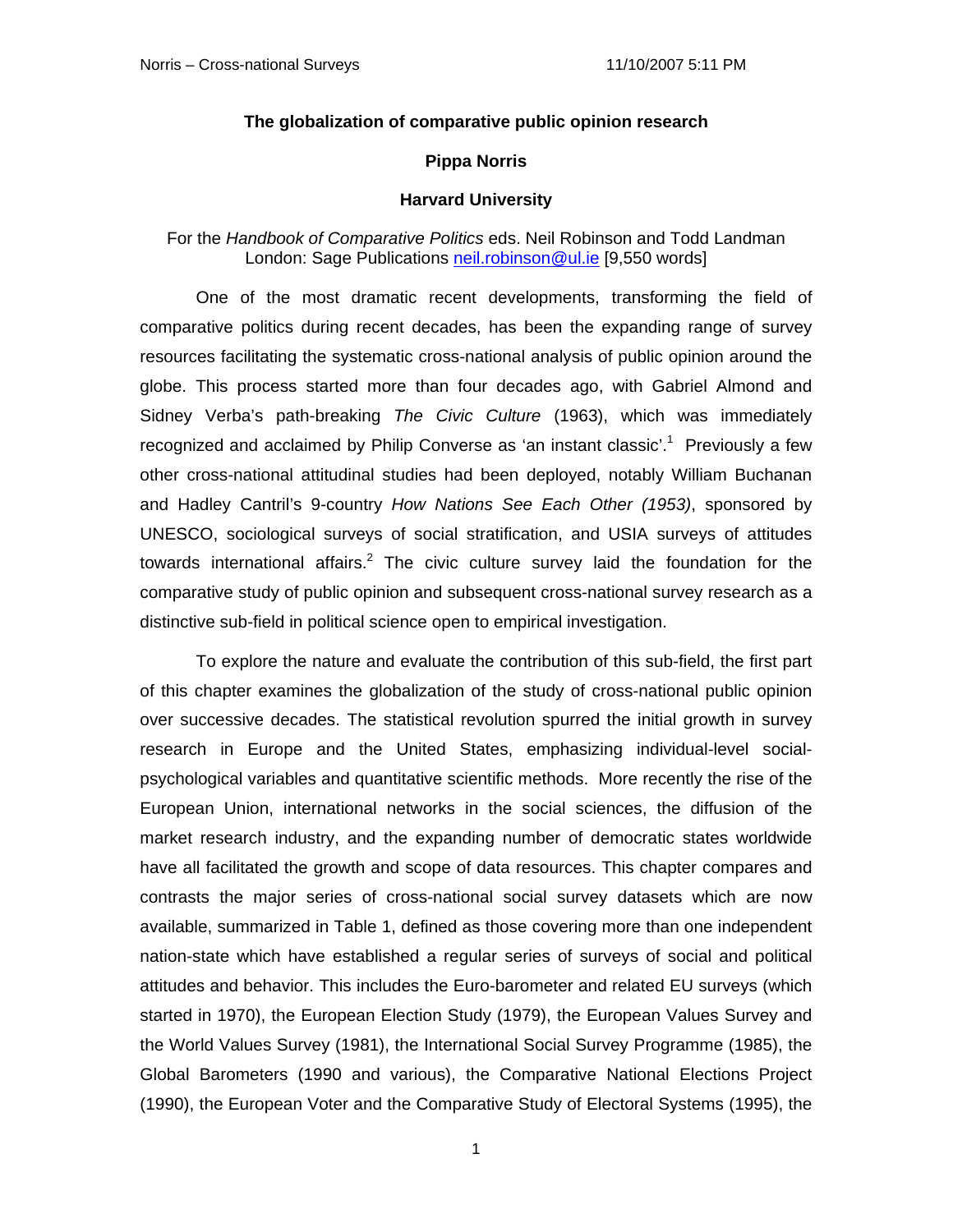European Social Survey (2002), the Transatlantic Trends survey (2002), the Pew Global Attitudes project (2002), and the Gallup World Poll (2005).

The final section of this chapter considers some of the perennial critiques of cross-national surveys, including issues about the quality of the data, the equivalence of concepts, and the need to understand public opinion within a broader structural context, and considers how far these raise valid concerns about the limits of this method. The conclusion argues that, despite important limitations, cross-national survey research is invaluable for establishing generalities about human behavior in a way that allows us to test regularities established in single-nation studies. The multiplicity of datasets which are now available for analysis strengthens replication, to ensure robust findings and generalizations. In particular, when large-scale multi-national surveys covering many societies are combined with systematic variations in institutional and societal contexts, this process is capable of providing powerful insights for the study of comparative politics.

#### **The early evolution of survey research**

The earliest development of large-scale social surveys can be traced to the statistical movement in late-Victorian Britain. $3$  Surveys arose with the comprehensive street-by-street investigations into the conditions of poverty in London led by the business philanthropist Charles Booth (which started in 1886), building on Mayhew's more impressionistic observations thirty years earlier, and a similar social survey of working class living condition which the social reformer and businessman Seebohm Rowntree conducted in York in 1897. Some of the earliest work on probability sampling was developed by the Norwegian statistician Kiaer around 1890, while estimates of the sources of error which influence the precision of the results were developed at the LSE by the statistician Arthur L. Bowley.<sup>4</sup> Bowley also devised and conducted sample surveys of working-class households in four English towns and presented the results in *Livelihood and Poverty* (with A. R. Burnett-Hurst, 1915). The earliest social surveys in Britain called attention to issues of political reform to improve the living conditions for the urban poor.

Building on this work, in the United States the founders of the Chicago school, Harold Gosnell and Charles Merriam, had experimented with the applying statistical and survey methods in pursuit of a new science of politics during the 1920s and 1930s.<sup>5</sup> This approach was exemplified by *Non-voting, Causes and Methods of Control* (1924), which

2 and 2 and 2 and 2 and 2 and 2 and 2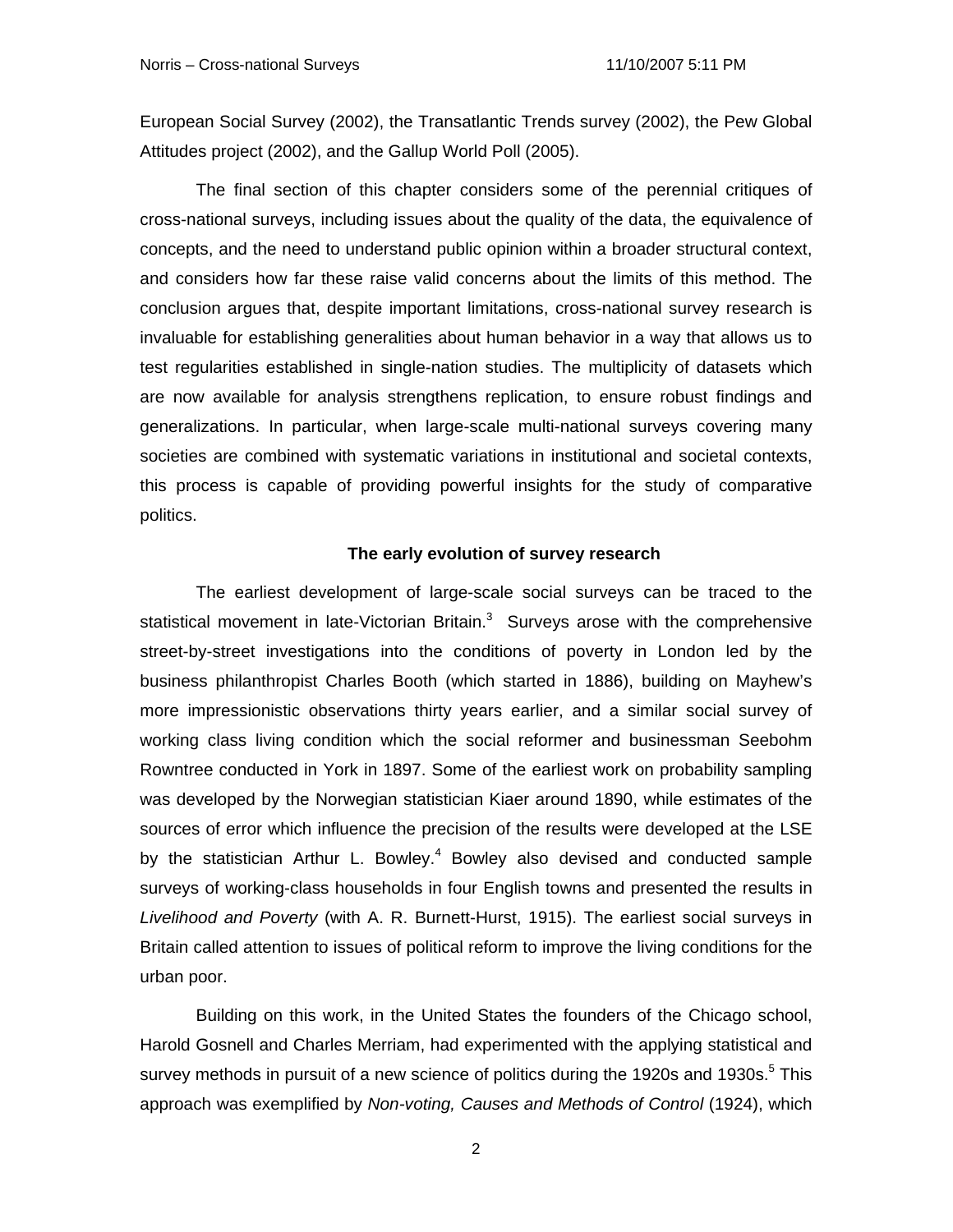employed sampling techniques and survey data. Prior to this, the Swedish social scientist, Herbert Tingsten, had employed aggregate data to understand political behavior, voting choice and turnout.<sup>6</sup> The advantage of representative sample surveys is that these provided direct insights into the social and attitudinal characteristics of the electorate. Many of the leaders associated with the behavioral revolution were associated as faculty or graduates with the Chicago school, including Harold Lasswell, V.O.Key Jr, David Truman, Herbert Simon and Gabriel Almond. Meanwhile the commercial applied uses of market survey research were also being developed. George Gallup experimented with using voting forms among a scientific sample of voters in each state in 1933, using this to predict the results of the 1934 Congressional races. He founded the American Institute of Public Opinion in 1935 and the British Institute of Public Opinion two years later. Straw polls and even large-scale house-to-house surveys based on self-selection had been used in many studies. The superiority of opinion surveys based on a small but scientifically selected random sample of the adult population came to public attention when Gallup used these techniques to predict successfully a Roosevelt victory in the 1936 presidential election, in marked contrast to the forecast of a Landon win based on the far larger but non-random poll published in the Literary Digest.<sup>7</sup>

The first issue of the journal *Public Opinion Quarterly* was published in 1937, seeking to document 'what public opinion is, how it generates, and how it acts.'<sup>8</sup> A bibliography published in the first issue listed 5,000 titles on mass public opinion. Market research and public opinion surveys rapidly expanded in America in the next few years, including a wide range of polls conducted by George Gallup, Elmo Roper and Archibald Crossley.<sup>9</sup> During World War II, many social psychologists, sociologists and economists also gained first-hand experience of opinion surveys while working in Washington DC for government agencies and bureaus, such as the Department of Agriculture's Division of Program Surveys studying attitudes among farmers and the Federal Reserve Board which analyzed economic behavior and consumer sentiment. The most well-known use of these techniques was exemplified by the American Soldier study, led by Samuel A. Stouffer for the War Department, examining the social psychology of the armed forces through over one hundred questionnaires administered to military personnel (Stouffer et al 1950). Non-profit organizations also played an important role, notably the Rockefeller foundation which sponsored research on mass communications and the effects of radio.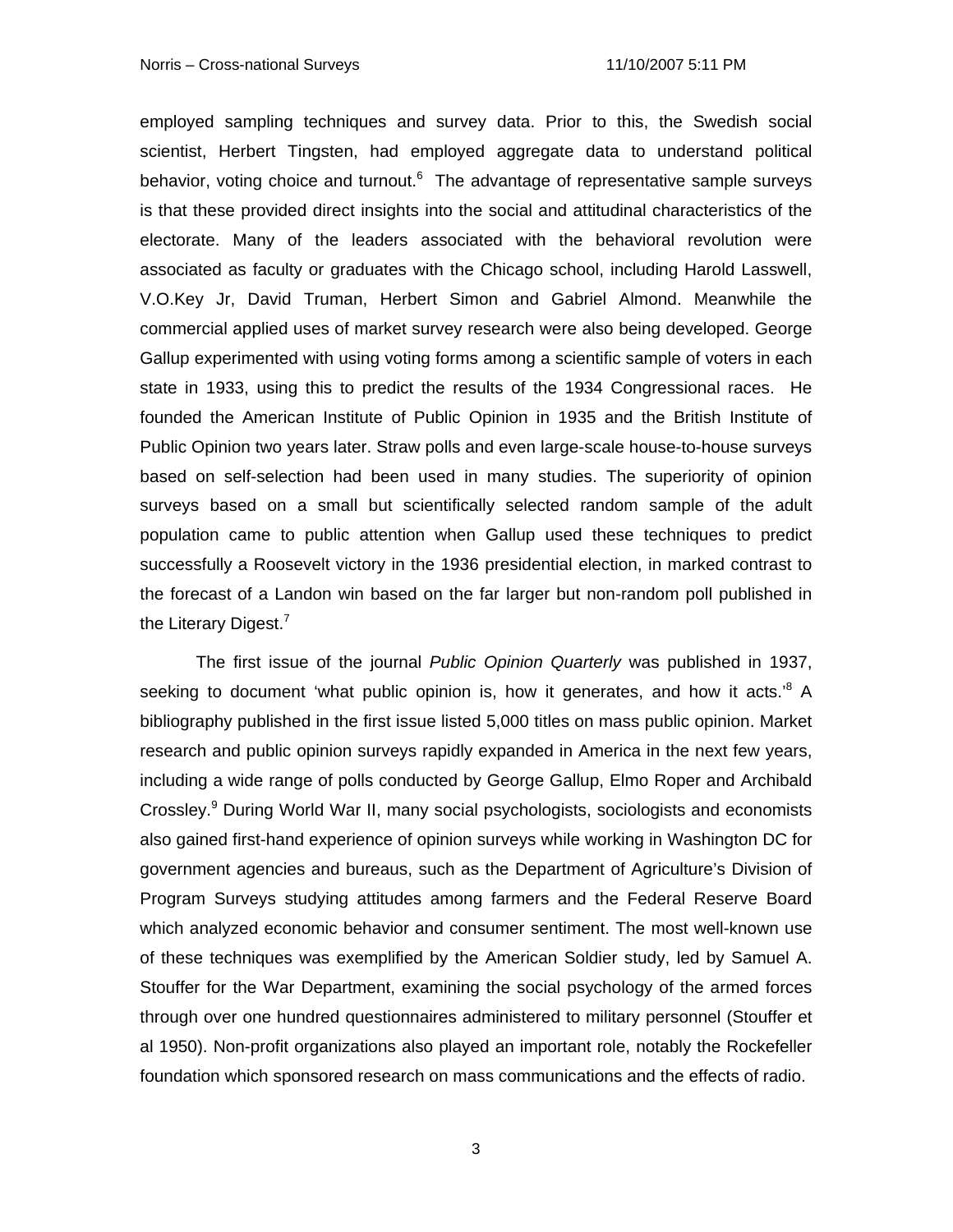Following these initiatives, academic survey institutions studying public opinion and social change became established in the United States through pioneering work at the National Opinion Research Center (1941) which settled at the University of Chicago, Paul Lazarsfeld's Bureau for Applied Social Research (1944) at Columbia University, and the Survey Research Center (1946) at the University of Michigan. In particular, Lazarsfeld's Erie County, Ohio study used probability samples in a campaign panel survey during the Roosevelt-Wilkie presidential race, generating the landmark *The People' Choice* (1944). During the following decades, public opinion surveys based on scientific sampling techniques became more widely used by social science researchers and governments, reflecting the growth of the market research industry and the expansion in social science grants available from major agencies and foundations.<sup>10</sup> The United States was far from alone in this regard; many affluent postindustrial societies such as Britain saw the establishment of commercial market research companies, including Gallup, Harris, MORI, and Roper, and the spread of behavioral techniques in the social sciences in Scandinavia and many countries in Western Europe.<sup>11</sup> A strong international community of market research and survey researchers has long existed, exemplified by coverage of public opinion in different countries in the first issue of *Public Opinion Quarterly* and the establishment of the World Association of Public Opinion Research (WAPOR) in 1947.

### **Democratic participation and the civic culture**

Despite important transatlantic connections in the community of social scientists and market research organizations, the vast majority of political and social attitudinal surveys were based on samples of the population in each nation. The use of dedicated cross-national surveys using a single common instrument or battery of questions first arose with the 1948 study *How Nations See Each Other* by Buchanan and Cantril, the USIA International Relations survey, the 1956 International Stratification survey by the sociologists Ganzeboom and Nieuwbeerta, the 1957 *Pattern of Human Concerns* survey also by Cantril, and the 1959 *Civic Culture Study* by Almond and Verba.

The focus of Almond and Verba's work reflected contemporary concern to understand the underlying causes of regime instability reflected the rise of Nazi Germany and Italian fascism. The ground-breaking study presented an ambitious theory of cognitive and affective orientations among the mass population, developing concepts which remain central in the contemporary lexography of political science. The intellectual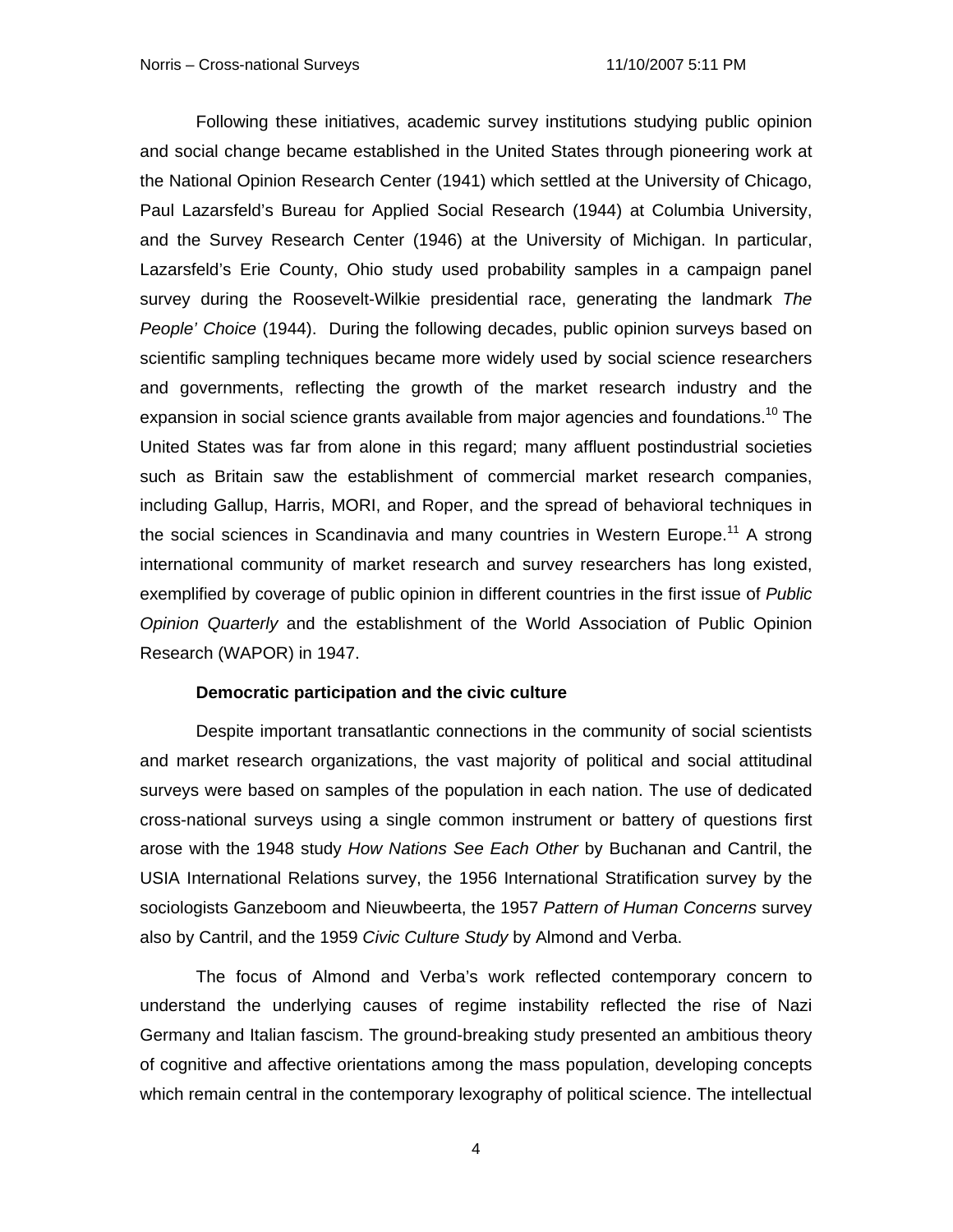roots of the *Civic Culture*, and the sociological and psychological explanation for political behavior, originated during the inter-war era with the Chicago school, notably Charles Merriam's study on *The Making of Citizens (1931),* as well as Harold Lasswell's *Psychopathology and Politics* (1930). Harry Eckstein's work A Theory of Stable Democracy was also highly influential.<sup>12</sup> Building upon this foundation, Almond and Verba's theory emphasized that stable democracies required equilibrium with the mass public finely balanced between the dangers of either an excessively apathetic and disengaged citizenry, on the one hand, or an overly-agitated and heated engagement, on the other.<sup>13</sup> The idea that societies differed in their political culture was hardly novel; indeed it had been the subject of philosophical speculation for centuries, in classic works from Montesquieu to de Tocqueville. But one of the more radical aspects of the civic culture study was the way that empirical support for the theory was derived from a pathbreaking cross-national opinion survey, demonstrating that citizen's orientations could be examined empirically among the mass publics in Mexico, Italy, Britain, France and Germany.

This influential model established a quantum leap in the methods and concerns common in comparative political science. It was followed in 1963 by the 8-nation *Political Participation* study sponsored by the International Social Science Council, with Asher, Richardson and Weisberg et al. as the principle investigators. A few years later, Sidney Verba expanded upon his earlier work to develop the *Political Participation and Equality* survey in seven nations in 1966, with collaborators Norman Nie and Jae-On Kim. The eight-nation 1973 and 1981 *Political Action Surveys* by Klaus Allerbeck, Max Kaase, Hans-Dieter Klingemann, Samuel Barnes, Alan Marsh and Ronald Inglehart shared similar concerns, seeking to build upon this foundation and to expand the study of participation to understand 'unconventional' forms of protests and mass demonstrations which were widespread among the trilateral democracies during this decade.<sup>14</sup>

## **The expansion of the European Union and the Euro-barometer**

Meanwhile in a parallel development, the use of survey methods in international affairs and by multilateral organizations saw important advances. The 1948 study *How Nation's See Each Other* sought to document attitudes and prejudices among the public and perceptions of foreign affairs. In Europe, in 1962 Jacques-Rene Rabier, in his role as Director General of Press and Information for the European Community, pioneered the first five-nation cross-national survey of mass attitudes towards European integration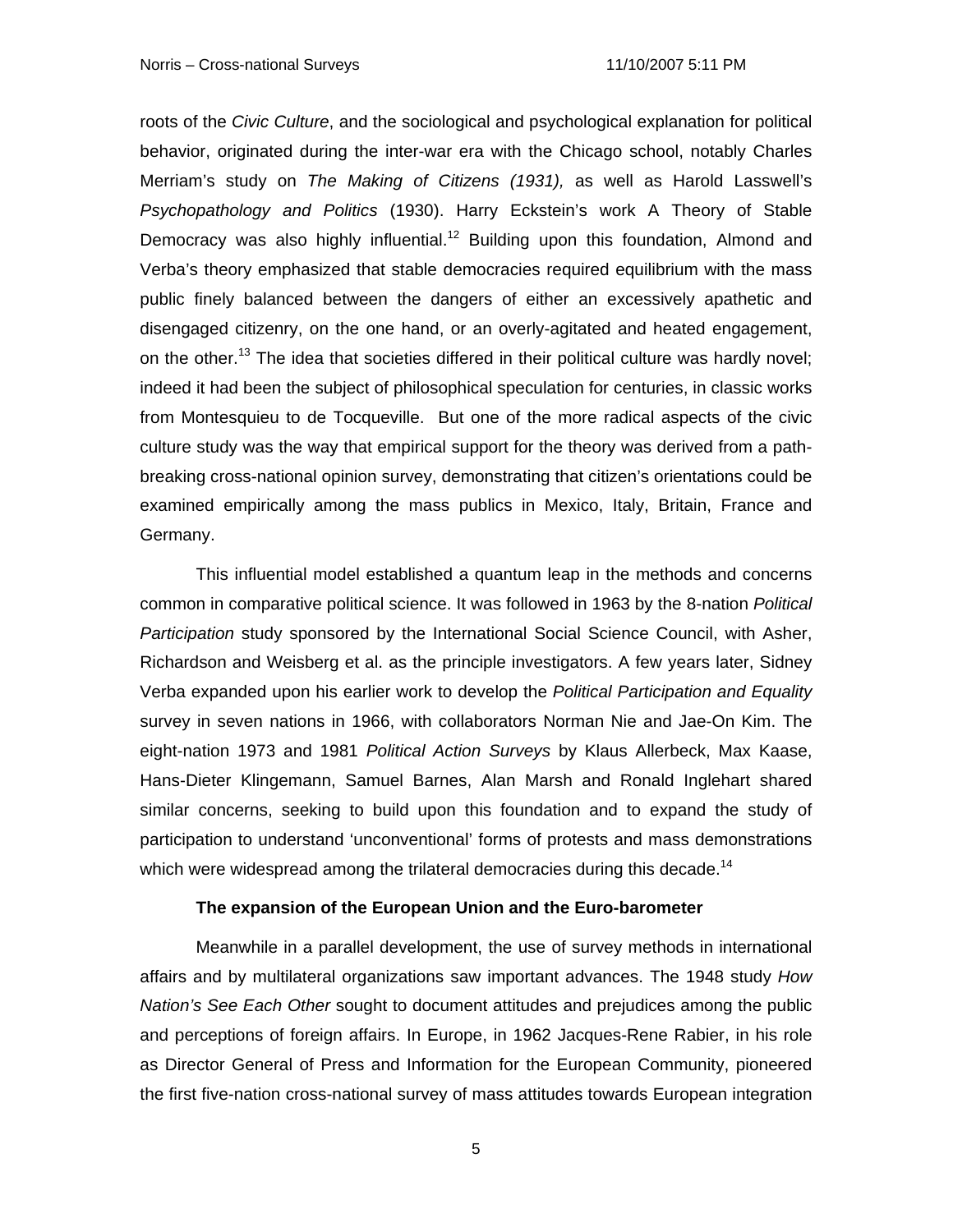and institutions, as the fore-runner of the Euro-Barometer. In 1970, Rabier carried out a seven-nation survey to understand public support for and against European integration, including measures of Materialist/Post-Materialist values, with Ronald Inglehart serving as a consultant in the design and analysis. The results generated additional crossnational surveys in 1971 and 1973, leading to the launch of the Euro-barometer surveys in 1974. These studies have now been carried out every spring and fall since then, reflecting the steadily expanding borders of the European Union, now covering 27 countries. The program was later enlarged by small scale but topical Flash Eurobarometers and the Central and Eastern Euro-barometers; later replaced by the Candidate Countries Euro-barometers. The project was designed to be useful primarily for European Union officials and only secondarily for the research community.

Questions can be identified, trends for the standard items in the Euro-barometer series 1973-2004 can be generated interactively, and descriptive tables, graphs, or data downloaded via the EB website.<sup>15</sup> Data were also integrated into the Mannheim Eurobarometer Trend File 1970-1999 and ZUMA also maintain the online Main Trends Documentation.<sup>16</sup> The data received from the principal investigator are checked, corrected, and formatted to archival standards by the Inter-university Consortium for Political and Social Research (ICPSR), in cooperation with ZUMA's Zentralarchiv at Cologne and the Swedish Social Science Data Service (SSD). ZUMA maintains a codebook and questionnaire continuity guide, which is an invaluable short-cut since around seventy separate surveys are available. Euro-barometer raw data and documentation (questionnaires, codebooks etc.) are stored at the ICPSR and at the Zentralarchiv and made available for research purposes by other social science Data Archives. Survey results are also regularly published in official reports issued by the Euro-barometer unit of the European Commission.<sup>17</sup> The Euro-barometer series has been commonly used in studies of the politics of the European Union, but, despite the richness of the accumulated datasets, the full potential of this series for comparative politics remains relatively under-utilized. The exemplification of its potential contribution includes Ingehart's *The Silent Revolution* as well as, more recently, the *Beliefs in Government* project headed by Max Kaase and Kenneth Newton.<sup>18</sup> The latter generated a five-volume book series, published in 1995 by Oxford University Press, exploring trends in a wide range of social and political orientations, patterns of political activism, and international attitudes.

 $\sim$  600  $\sim$  600  $\sim$  600  $\sim$  600  $\sim$  600  $\sim$  600  $\sim$  600  $\sim$  600  $\sim$  600  $\sim$  600  $\sim$  600  $\sim$  600  $\sim$  600  $\sim$  600  $\sim$  600  $\sim$  600  $\sim$  600  $\sim$  600  $\sim$  600  $\sim$  600  $\sim$  600  $\sim$  600  $\sim$  600  $\sim$  600  $\sim$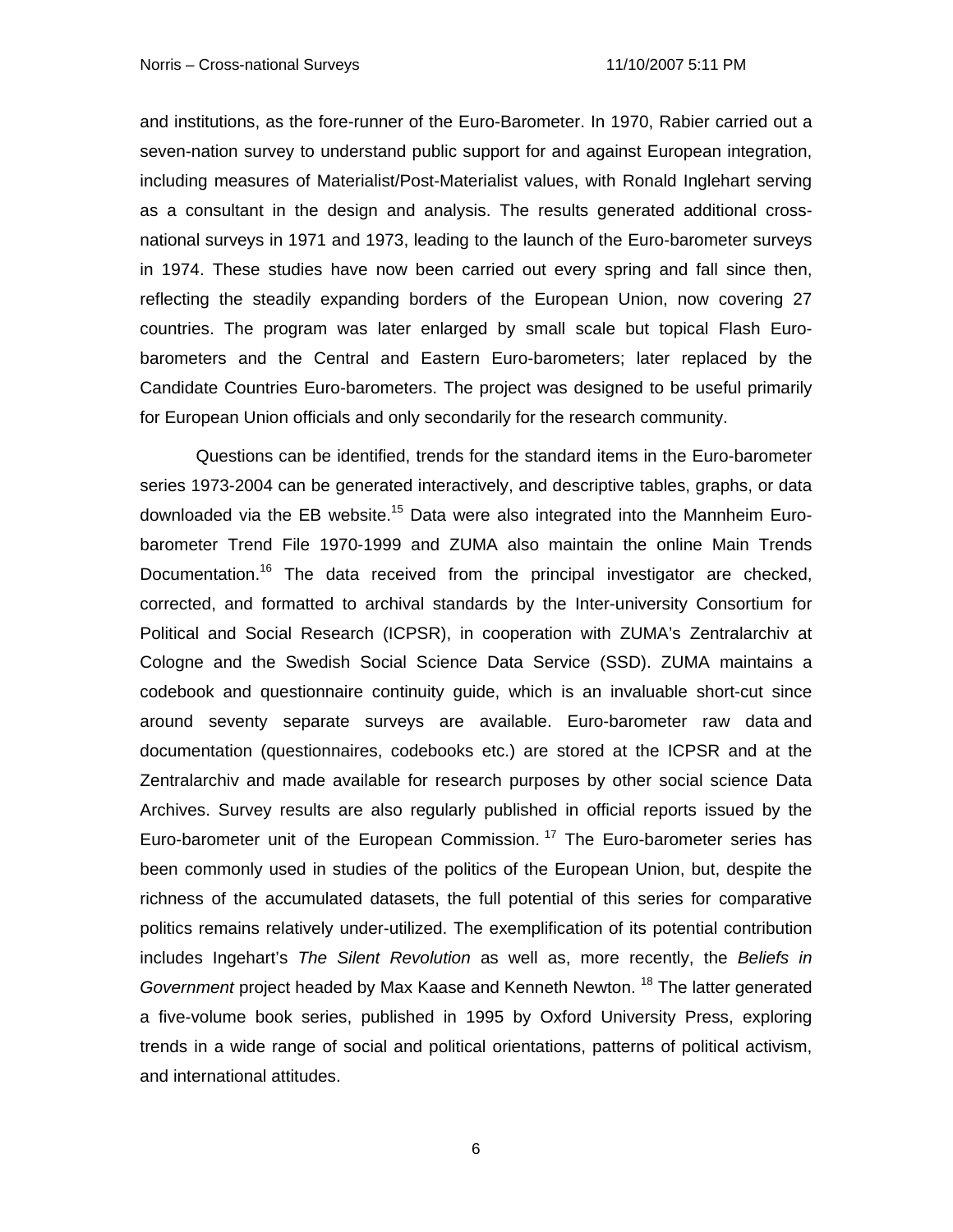#### **Going global: The World Values Survey/European Values Survey**

The Euro-Barometer also contributed directly towards the European Values Survey.<sup>19</sup> This project was launched in 1981 by a Belgian Jesuit sociologist, Father Jan Kerkhofs, and a Dutch sociologist, Ruud de Moor, initially to understand why church attendance was falling sharply across Western Europe. The investigators were aware of the Euro-Barometer surveys and they contact Jacques Rabier, who joined them in designing the surveys. Rabier persuaded them to do a broader study of values, on the basis that attitudes towards religion were linked to one's entire worldview. The European Values Survey based at the University of Tilburg was modeled on the Euro-barometer, with some of the same survey organizations and advisers.<sup>20</sup>

In 1990 the survey was replicated as the World Values Study (WVS) and Ronald Inglehart was charged with widening the geographic coverage, which doubled from 22 countries in 1981 to 41 in 1990-1991. The third wave of the WVS was carried out in 55 nations in 1995-1996. The fourth WVS wave, with 59 nation-states, took place in 1999- 2001. The fifth WVS wave was carried out in 2005-7. $^{21}$  The World Values Survev represents a worldwide investigation of socio-cultural and political change. This project has carried out representative national surveys of the basic values and beliefs of the publics in more than 90 independent countries, containing over 88% of the world's population and covering all six inhabited continents. This project is carried out by an international network of social scientists, with local funding for each survey, although in some cases supplementary funds have been used from outside sources. In exchange for providing the data from interviews with a representative national sample of at least 1,000 people in their own society, each participating group gets access to the data from all of the other participating societies. The project is guided by the World Values Survey Association, representing all regions of the world. Coordination is managed by an executive steering committee and secretariat, chaired by Ronald Inglehart at the University of Michigan.

The World Values Study remains the only academic global public opinion survey with a standard instrument administered in countries in all world regions, including growing geographic coverage of societies in the Middle East, Asia and Africa. Timeseries analysis is hindered by the fact that country coverage and certain items vary across successive waves, and the 1981-3 first wave focused on post-industrial societies.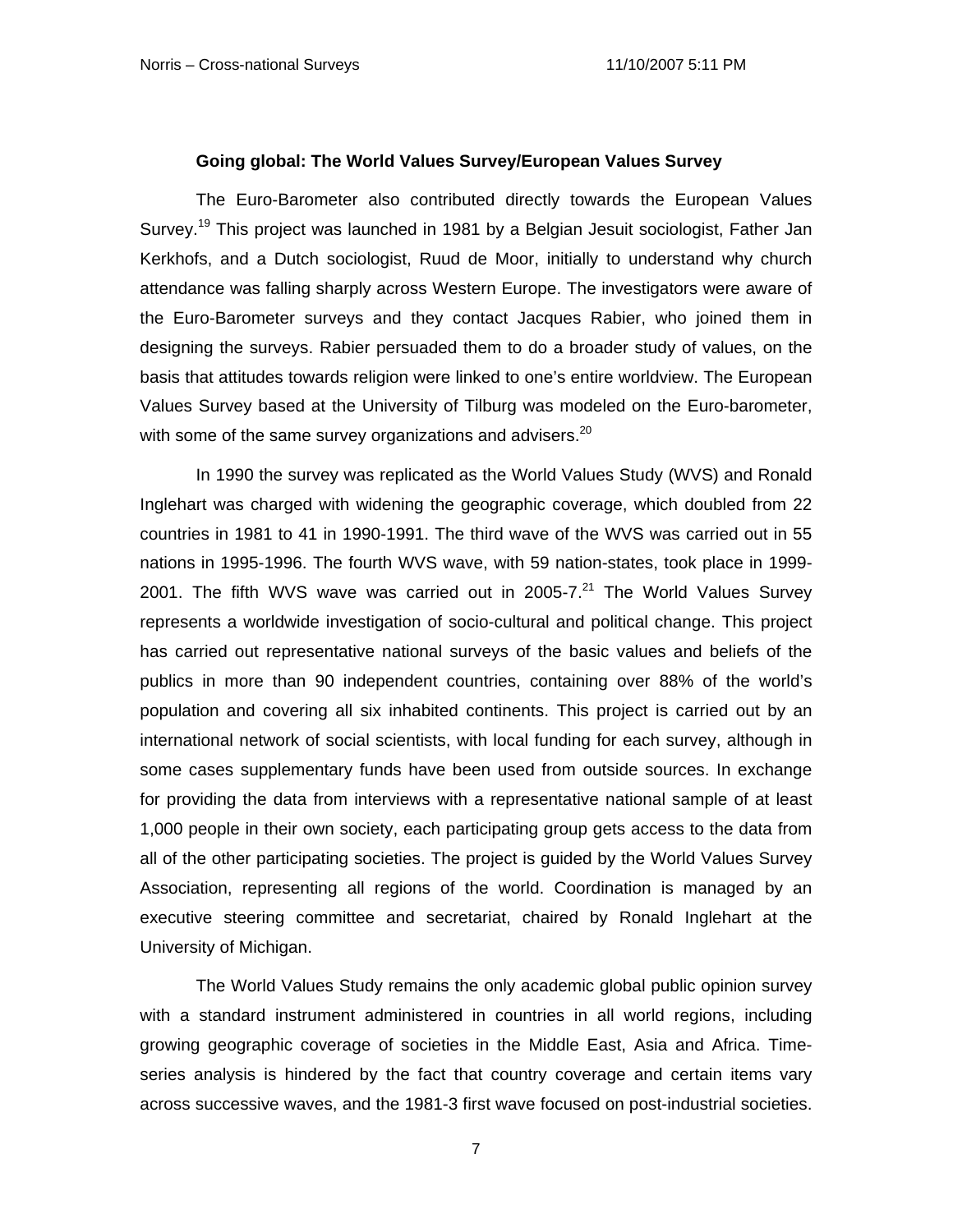Nevertheless the WVS provides a benchmark for many developing societies, such as South Africa, where for many years it was the only widely available cross-national survey monitoring a wide range of social and political values. This study has given rise to numerous publications, in 16 languages.22 The *Human Beliefs and Values* sourcebook makes the data easily available. $^{23}$  The WVS website facilitates the online generation of simple descriptive statistics, such as frequencies and cross-tabulations, as well as making available the questionnaires, technical details and the downloadable dataset. $24$ 

## **The International Social Survey Program**

In 1972, in the University of Chicago, NORC started the General Social Survey, an annual (subsequently biennial) study of social and political attitudes. Other countries followed suit, including the Allgemeinen Bevolkerungsumfragen der Socialwissenschaften (ALLBUS) of the Zentrum für Umfragen, Methoden, und Analysen (ZUMA) in Mannheim, Germany in 1980 and the British Social Attitudes series conducted by Social and Community Planning Research (SCPR), London in 1983. The International Social Survey Program (ISSP) was established in 1985 to expand crossnational collaboration by bringing together pre-existing, social science projects. The ISSP coordinates research goals among the consortium, thereby adding a cross-national perspective to the individual, national studies. The ISSP started with just six countries but it has gradually grown to cover attitudes in 43 nations, including many industrial and post-industrial societies.<sup>25</sup> Each survey covers a representative sample of the national population. The focus is the inclusion of a thematic annual module with a battery of items carried in existing social national surveys, with the annual theme covering rotating issues in the social sciences, such as national identity, the role of government, religion, the environment, work orientations, and gender roles. Considerable attention is paid towards standardizing the social and demographic background information in the surveys. The ISSP has a more limited geographic scope than the World Values Survey, and a narrower thematic focus than the WVS or the Euro-Barometers. Nevertheless, the survey provides considerable depth on each thematic topic, with some comparisons over time where modules are repeated, and a rigorous focus on establishing the quality of cross-national survey methods. The ISSP has generated almost 3,000 publications, including various edited collections.<sup>26</sup>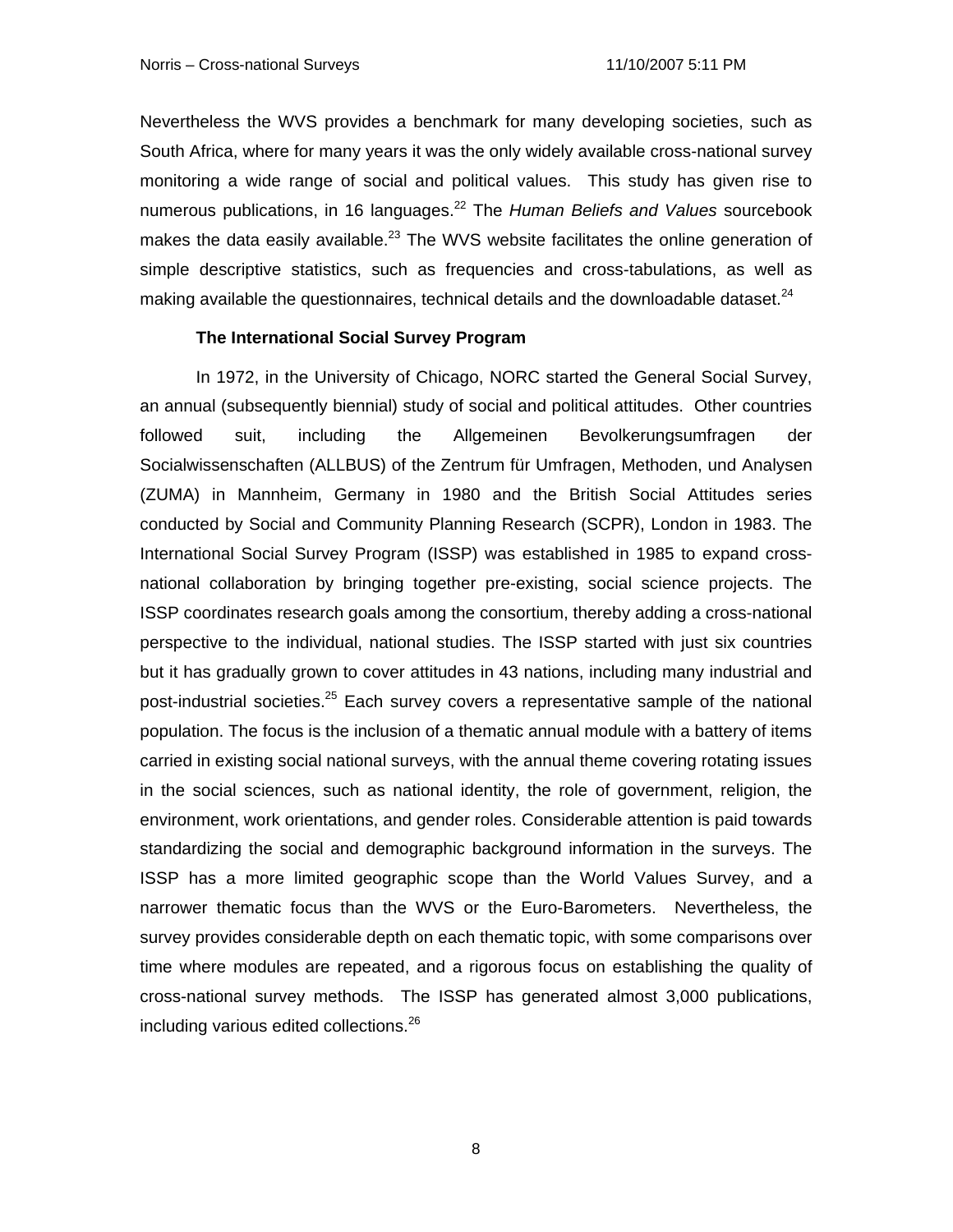#### **The Comparative Study of Electoral Systems**

One of the most notable off-springs of the behavioral revolution were the programs of academic election surveys based on national probability samples of the electorate, which followed the establishment in 1948 of the American National Election Study series at the University of Michigan. Similar programs of national election studies were established in Sweden (1956), Germany (1961), Norway (1965), Britain (1963), and the Netherlands (1971). Often there were direct exports from the Michigan team, a process exemplified by the establishment of the British Election Study by Donald Stokes and David Butler, a series carried out by teams of scholars in each subsequent British general election. Stokes also collaborated with Don Aitkin in the first Australian national election study in 1967. Election studies shared many common intellectual roots, commonly using a similar (although not identical) survey research design and questions to monitor long-term patterns of social, partisan and ideological alignments, political and social values, attitudes towards specific election issues and government performance, and voting choice and participation. Nevertheless, at least until recently, important inconsistencies of methodology and questionnaire design even in the same series of elections within countries, as well as between nations, hampered comparative research efforts over time, as well as cross-nationally.

The launch of the Comparative Study of Electoral Systems in the mid-1990s strengthened collaborative links among national election studies in over 50 nation-states, by developing a common battery of questions to be carried in each country. The International Committee for Research into Elections and Representative Democracy (ICORE), founded at the 1989 ECPR Joint Workshops, played an important role in getting the project off the ground. The initial idea was to try to understand voting choices under varying conditions and institutional rules, suggesting the need to maximize the number of countries and types of national election under comparison.<sup>27</sup> The Comparative Study of Electoral Systems (CSES) brings together an international team of collaborators who have incorporated a special battery of survey questions into the national election studies, based on a representative sample of the electorate in each country. Data from each of the separate election studies is coordinated, integrated and cleaned by the Center for Political Studies, Institute for Social Research, at the University of Michigan. The dataset is designed to facilitate the comparison of macro and micro-level electoral data. Module 1 of the CSES (1996-2001) allows comparison of a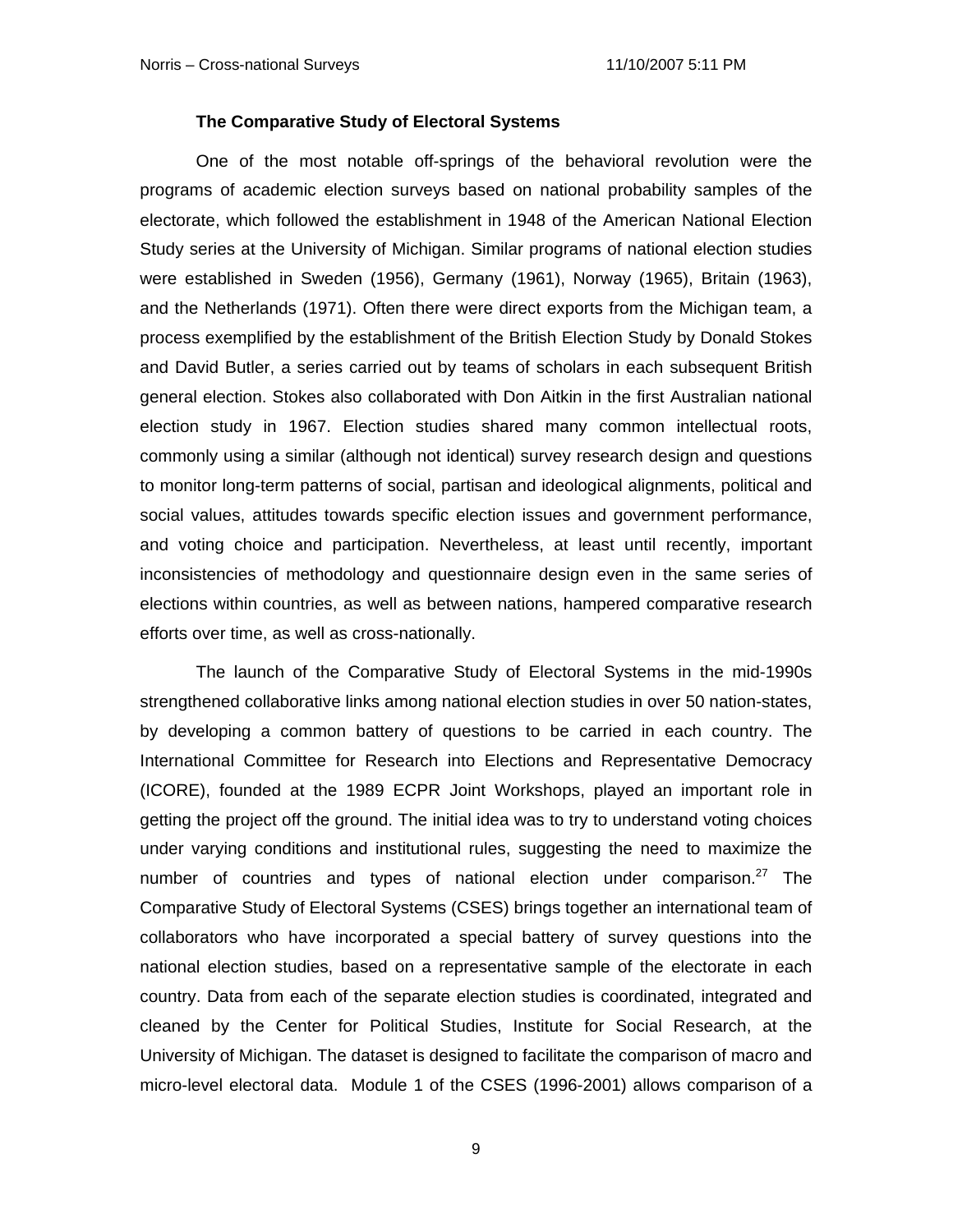representative cross-section of the electorate in 37 legislative and presidential national elections in 32 countries. The geographic coverage is remarkably diverse, ranging from Belarus and Ukraine to Canada, Australia and Belgium. The focus on voters' choices, the cross-national integration, and above all the timing of the data collection (within a year following each of the elections), provide a unique opportunity to compare voting behavior in a way that is not possible through other common sources of comparative data such as the World Values Survey. Fieldwork, data-collection, and integration of the third module is underway. Data foe each wave is released for analysis as soon as it has been collected and deposited. The CSES facilitates cross-national electoral analysis although data analysis is complicated by the diverse range of global regions, regimes, and levels of democracy included in the study. This suggests adoption of a 'most different' comparative strategy, rather than the familiar regional/area approach. The integration of the data collected from each national election survey, for example the demographic and social coding, is also far more complicated than in a single-funded or single-instrument survey, such as the Euro-barometer. The main strength of the CSES is the capacity for multi-level analysis combining analysis of voting behavior and political participation within contrasting institutional contexts.

# **The European Voter, the European Election Study, the Comparative National Elections Project**

Resources for the comparative study of voting behavior are supplemented by the integration of six separate national election studies series, including those conducted over successive decades in Denmark, Sweden, Norway, the Netherlands, Germany, and Britain, into the European Voter dataset.<sup>28</sup> One important limitation concerns how far differences in wording and classification schemas used in separate questionnaires in the series of national election studies can be regarded as providing conceptual equivalence. This is important for reliable comparisons of basic background variables, such as social stratification and religiosity, as well as for analysis of ideological and issue positions. Where successive teams of researchers lead the research design, amendments to coding schemes, core topics, or question wording are often introduced over time into national election surveys. In such situations, it is difficult to establish if these discontinuities produced subtle but significant differences in responses, or whether public opinion has indeed altered. In addition, the comparative framework is limited to parts of Northern Europe; the dataset excludes available series such as the American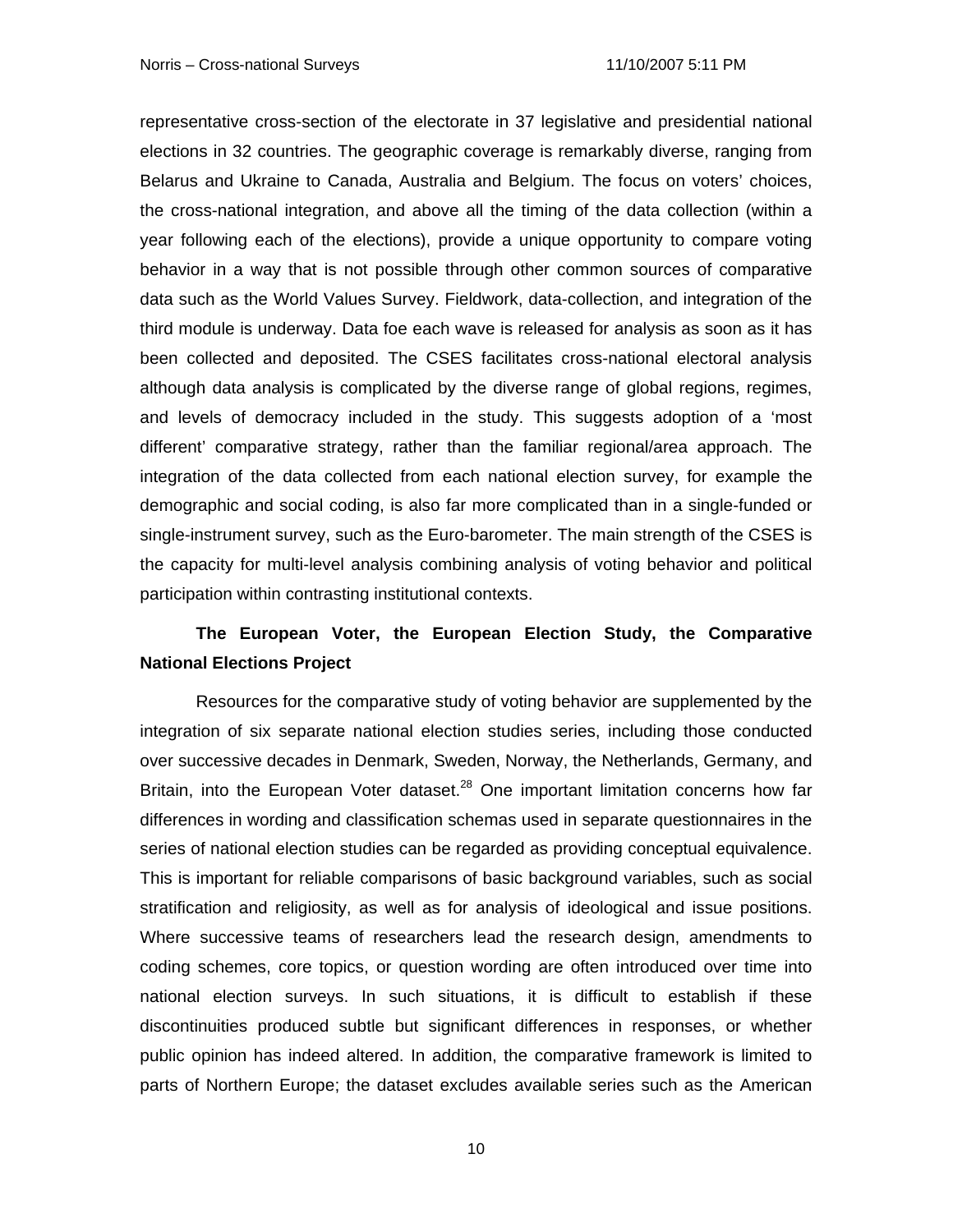National Election Study, as well as many European countries, such as France, Spain, and Ireland, which have not established an equivalent continuous series. The timeseries is also irregular, with series starting in 1956 in Sweden but only in 1971 in the Netherlands and Denmark. Nevertheless, with these provisos, the integrated European Voter dataset has facilitated systematic cross-national time-series analysis for classic issues in voting behavior, such as whether social cleavages and partisan identification have gradually weakened their imprint on the electorate in successive elections across West European polities.

Since 1979, the quinquennial series of European Election Study (EES) has also explored voting choice, participation, and ideological issues in the direct elections to the European Parliament, as well as facilitating comparison of mass-elite attitudes, the evolution of the European community, and perceptions about the EU's performance.<sup>29</sup> The scope of the survey has expanded with EU membership. The EES has generated a series of books and articles, contributing to important methodological innovations as well as expanding our understanding of the conditions of voting choice and turnout in 'second-order' contests.<sup>30</sup>

The Comparative National Elections Project (CNEP) is another related study, coordinated by Richard Gunther, currently including two-dozen national election surveys conducted in 19 countries since 1990. It has evolved in three distinct phases: CNEP I, CNEP II, and CNEP III, which have steadily widened the global coverage. All share a concern with the processes of intermediation through which citizens receive information about policies, parties, candidates during the course of election campaigns, thus reviving the long neglected research perspective of the Columbia School established by Paul Lazarsfeld and his colleagues in the 1940s and 1950s. The study is particularly rich on questions about information flows via primary and secondary networks, as well as the role of the mass media.<sup>31</sup>

## **The Global-barometers**

Rather than a single entity, the global-barometer series consists of five separate regional projects, loosely coordinated, and originally inspired by the Eurobarometer model. These focus upon attitudes towards democracy, governance, economics, political participation, and national identity, with a special focus on newer democracies in developing nations. The *New Europe* series, coordinated by Richard Rose, has focused upon monitoring the process of cultural change in political and economic attitudes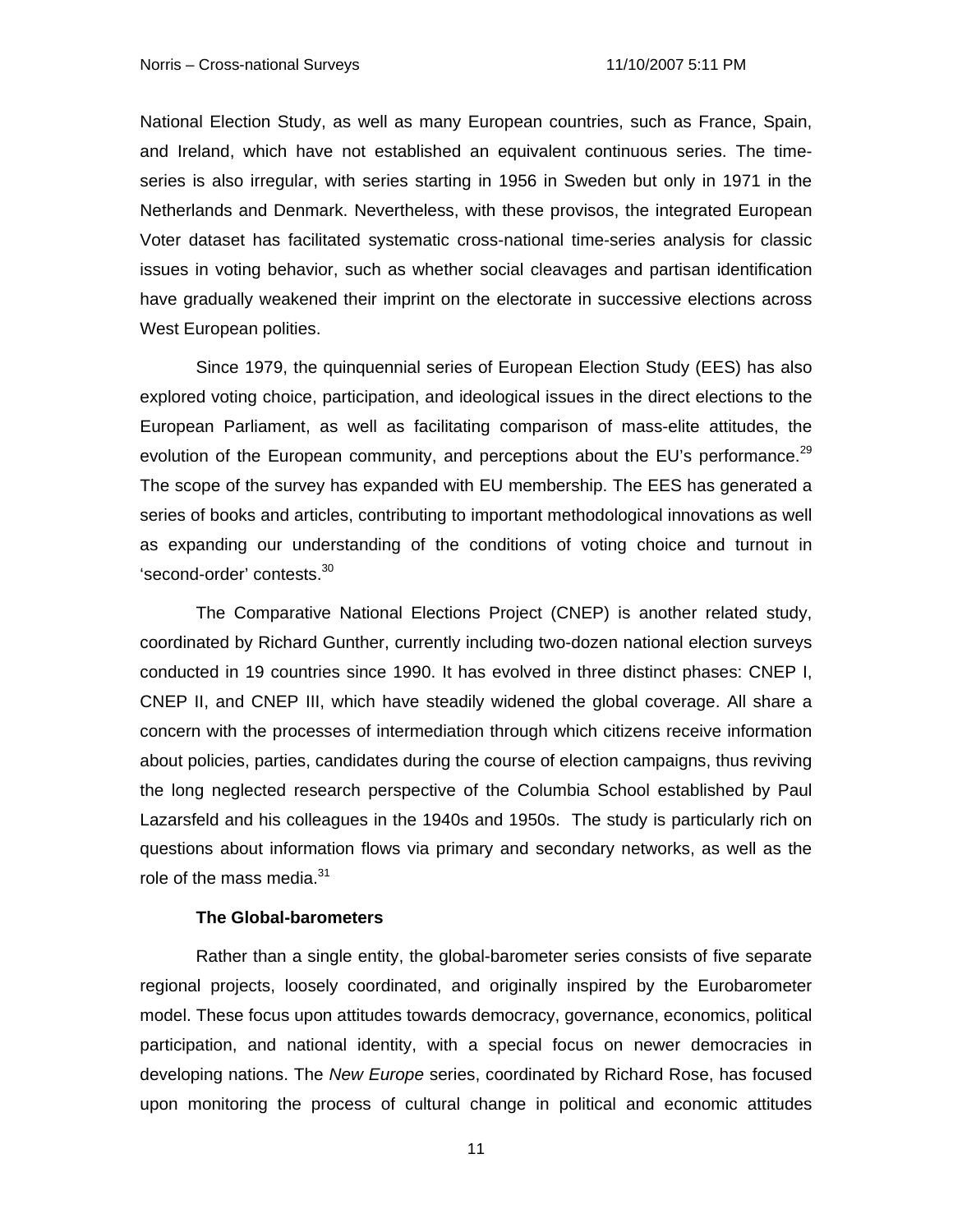following the breakdown of communism. The annual survey has been conducted in selected Central and Eastern Europe and it has resulted in numerous papers and books. Under the leadership of Marta Lagos (MORI, Santiago), the *Latinobarometer* has conducted pioneering work monitoring annual trends in attitudes towards democracy. The series started with eight nations in 1995, initially funded by the EU, and it has subsequently expanded to cover representatives samples of the publics in eighteen countries in the region. Founded as a private, non-profit institution, the survey has been less widely utilized by Latin Americanists than might be expected, given the topic and the quality of the data. Online interactive access to the questionnaire database is available.<sup>32</sup>

The *Afro-barometer* was pioneered by Michael Bratton, Robert Mattes, and E. Gyimah-Boadi who developed networks of surveyors in many countries, such as Mali, Tanzania and Zambia which have never had a series of social scientific surveys of political and social attitudes.<sup>33</sup> The Afro-barometer has conducted three rounds of national probability sample surveys covering 18 African countries in the most recent study. It also serves as a model of transparency by releasing full information about the work in progress, including questionnaires, publications, funding, and associates, as well as depositing all data through archives and its own dedicated website. $34$ 

The *East Asia Barometer* joined the network in 2002, sharing similar concerns to monitor public attitudes towards democratization and economic development, with eight nations coordinated in the survey by Yun-han Chu in Taiwan.<sup>35</sup> The study expanded in 2006 to become *the Asian Barometer* covering 17 nations (Japan, Mongolia, South Koreas, Taiwan, Hong Kong, China, the Philippines, Thailand, Vietnam, Cambodia, Singapore, Indonesia, India, Pakistan, Bangladesh, Sri Lanka, and Nepal).<sup>36</sup> Lastly, under the leadership of Mark Tessler at the University of Michigan, in 2006 the *Arab Barometer* conducted surveys of economic and political attitudes in five Arab societies (the Palestinian Territories, Jordan, Morocco, Algeria and Kuwait). $37$ 

Contemporary survey research is therefore now covering large parts of the developing world, such as Africa and the Middle East, which were previously neglected, thereby building up the infrastructure of experienced fieldwork teams, market and social science research organizations, and survey analysts that will pay dividends in future. The surveys facilitate cross-national networks among networks of collaborators, while also retaining the flexibility of regional autonomy to focus on specific themes of most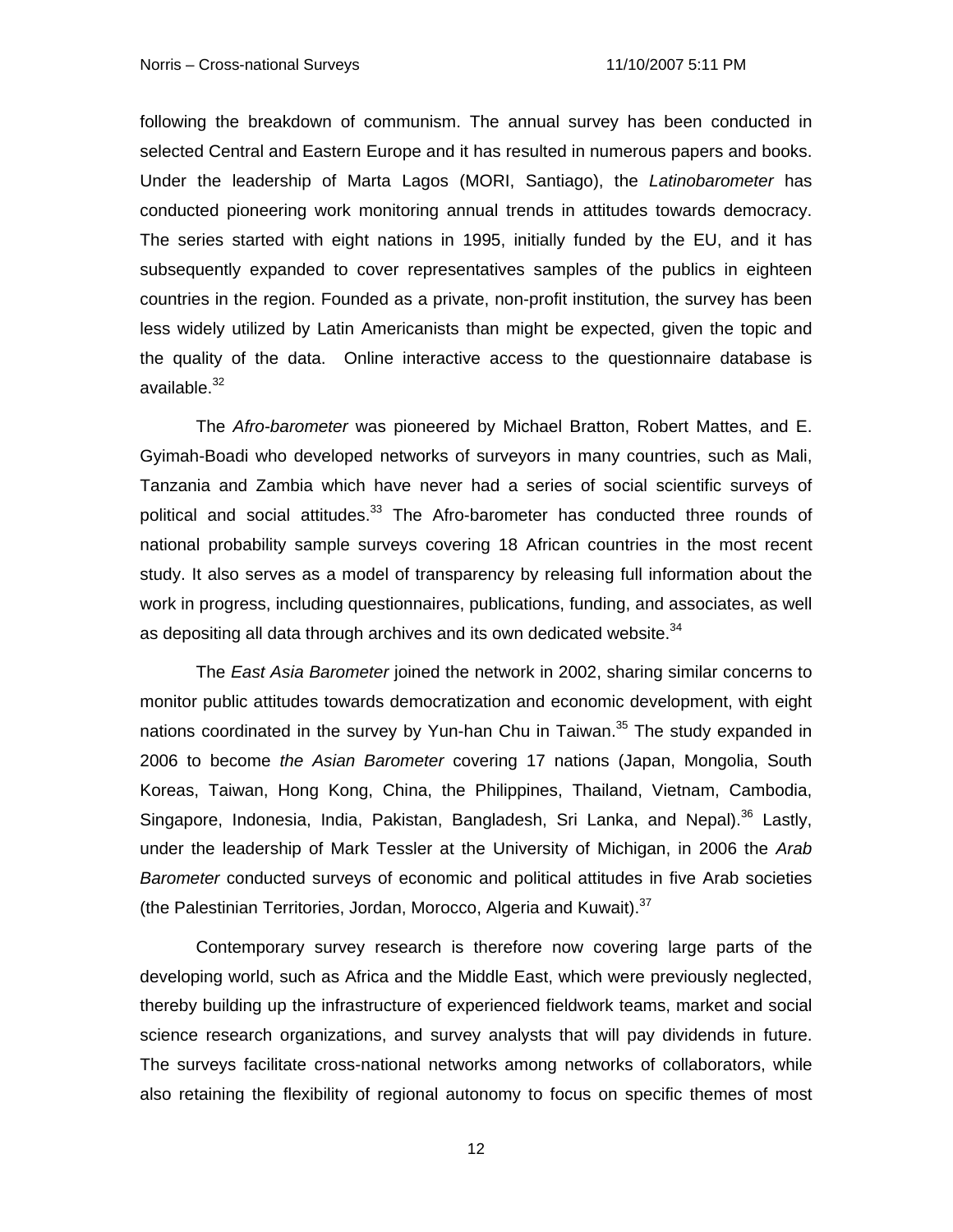interest to each area. The Global-barometer project is seeking to strengthen the collaborative linkages to use consistent question wording and methodologies. $38$  An important challenge is to make sure that this data is not simply exported to the west but that it is available and utilized by the social science communities within each region, by equipping the next generation of graduate students with the necessary intellectual frameworks, skills, and infrastructure to exploit the data.

### **The European Social Survey**

The European Social Survey (the ESS), which started in 2002, is an academically-driven social survey designed to chart and explain the interaction between Europe's changing institutions and the attitudes, beliefs and behavior patterns of its diverse populations.<sup>39</sup> The survey covers two-dozen nations (in Western and Central Europe) and it uses rigorous methodologies. The survey contains a core battery of questions that is replicated every two years in addition to rotating thematic modules, allocated to teams of scholars on a competitive basis. Core funding comes from the European Commission's 5th Framework Programme, with supplementary funds from the European Science Foundation which also sponsored the development of the study over a number of years, while surveys in each country are funded by each national social science council. The project is directed by a Central Coordinating Team led by Roger Jowell at the Centre for Comparative Social Surveys, City University. The organization of the survey emphasizes transparency and employing high standards in sampling and fieldwork practices, and it carefully standardizing the collection of social and demographic background data. The central coordination and funding of the ESS, the care in crafting and testing the questionnaire, and the development of additional contextual data, provides a model for cross-national survey research.

#### **The Pew Global Attitudes Survey**

US-based survey organizations have also contributed towards the expansion of global resources. In response to the aftermath of 9/11, Afghanistan and Iraq, attention in the United States has turned increasingly towards understanding how the world (particularly Muslim societies) views America. 'Soft diplomacy' through the mass media has also spurred greater interest among the international relations and foreign policy community into issues of global cultural similarity and difference.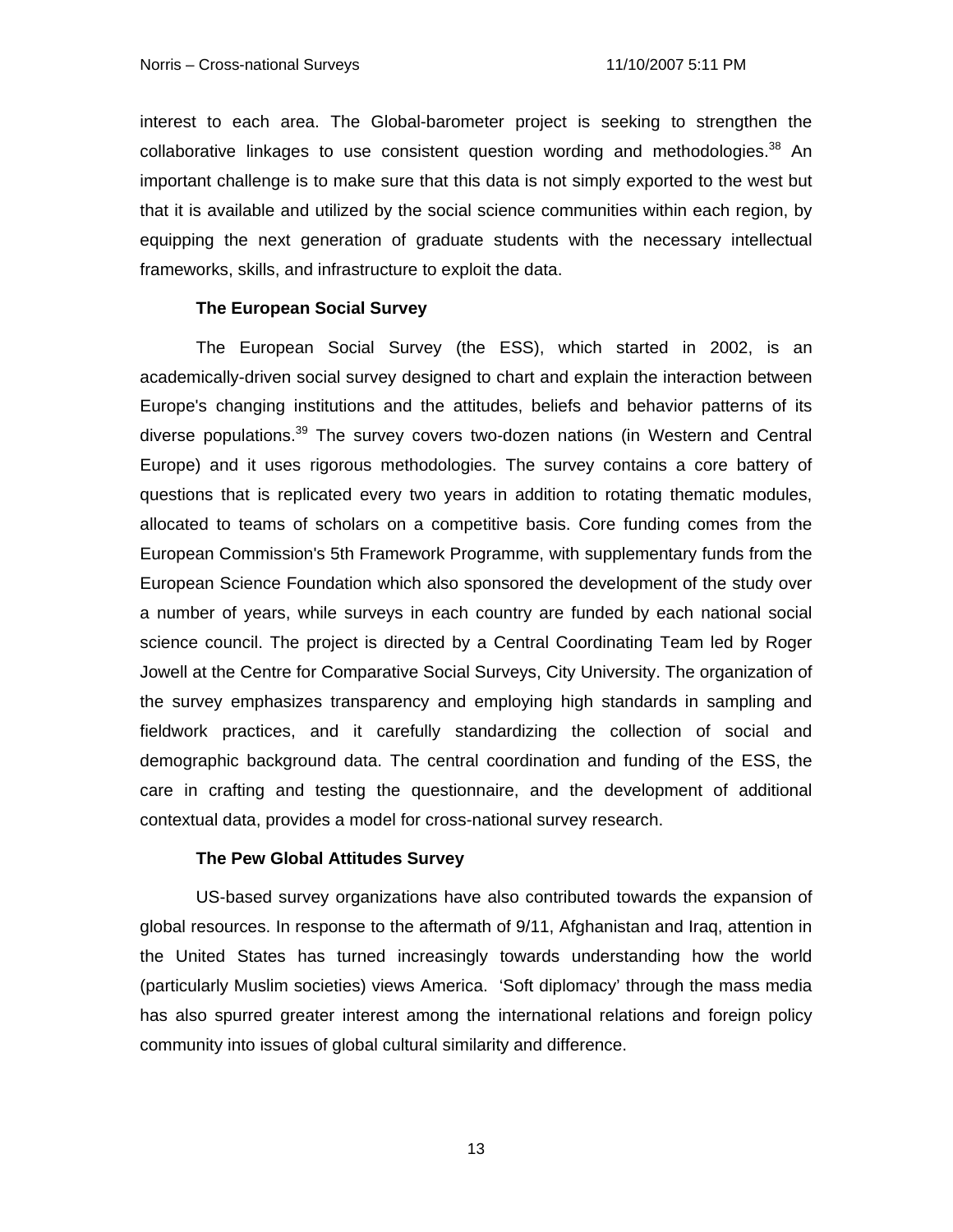In response, in 2002 Andrew Kohut at the Pew Center for the People & the Press launched the *Pew Global Attitudes Survey*, an annual attempt to monitor public opinion in many countries, using market research. The project is a series of worldwide public opinion surveys, originally of more than 38,000 people in 44 countries in 2002, and expanded in 2003 with additional surveys to a total of nearly 75,000 people among the 50 populations surveyed (49 countries plus the Palestinian Authority). The initiative built on an earlier study, the *Pulse of Europe* (1991). The project encompasses a broad array of subjects ranging from people's assessments of their own lives to their views about the current state of the world and important issues of the day. The Pew Global Attitudes Project is chaired by former U.S. Secretary of State Madeleine K. Albright. The project is funded by The Pew Charitable Trusts, with a supplemental grant from the William and Flora Hewlett Foundation. The published reports have attracted considerable media attention as well as interest in the State Department and in the broader policy community.

#### **Transatlantic Trends**

Similar factors prompted the launch of the *Transatlantic Trends* project in 2002, an annual public opinion survey examining American and European attitudes toward the transatlantic relationship.<sup>40</sup> Indeed this concern reflects some of the earliest surveys about how national publics regard each other, and the role of public opinion in foreign policy. Sponsored by the German Marshall Fund of the United States and the Compagnia di San Paolo, with additional support from other foundations, the survey focuses upon attitudes in the United States and up to a dozen European countries. The study looks at a range of issues including the state of transatlantic relations; perceptions of international threats, such as terrorism, energy dependence, immigration, and global warming; attitudes toward the EU as a global actor in development, trade, peacekeeping, reconstruction, and combat; transatlantic cooperation on international challenges such as Afghanistan, Iran and Russia, and democracy promotion as a foreign policy goal. The surveys are designed primarily for journalists and policymakers, rather than for academic research.

## **Gallup International** *Voice of the People*

The last survey under comparison, coordinated by Gallup International, is similar in orientation to the Pew survey but with a more commercial orientation. In 2002, Gallup International conducted a worldwide survey of 60 nations monitoring attitudes towards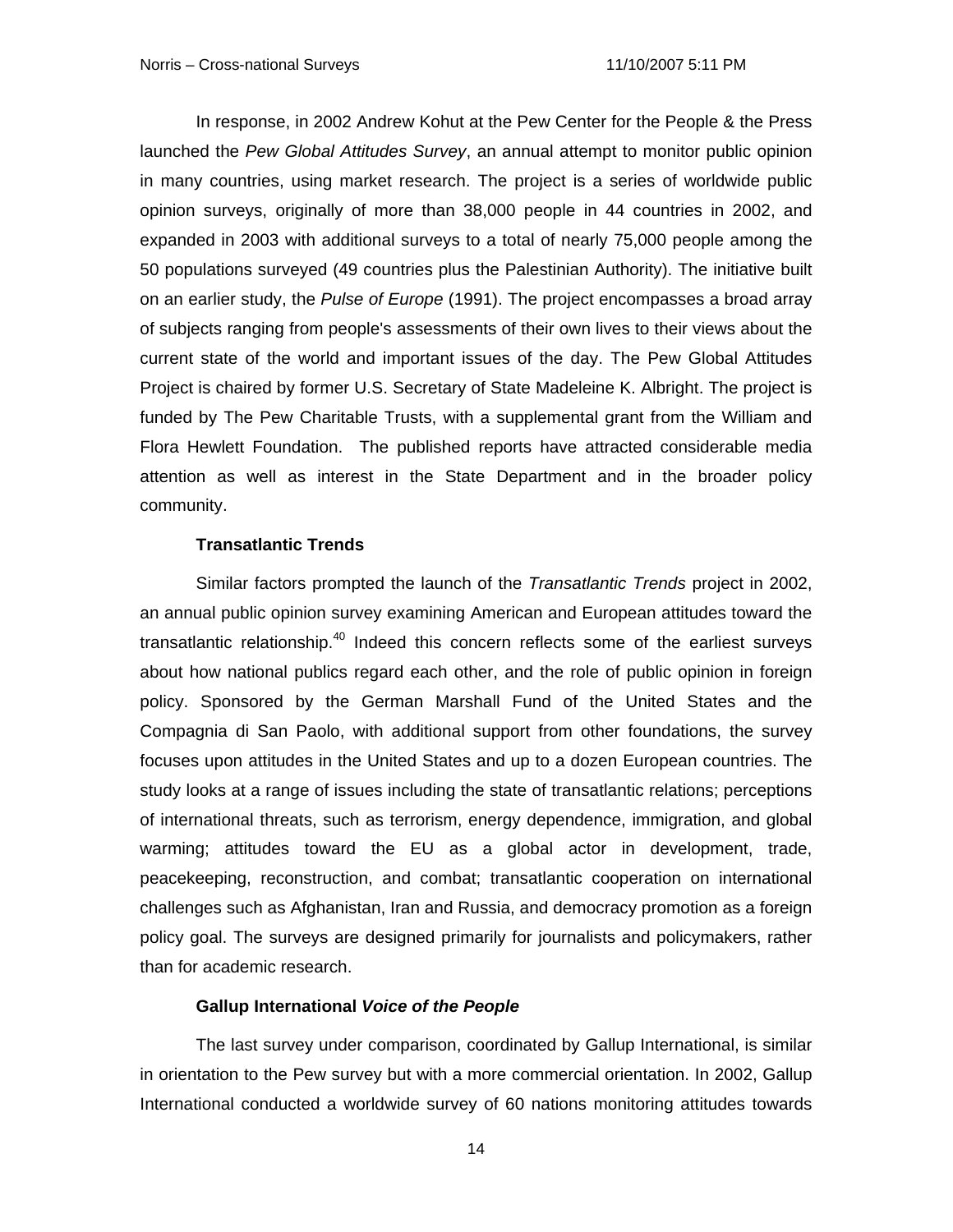issues such as the environment, terrorism, global issues, governance and democracy. In 2003 this survey was conducted again covering Western Europe, the USA and Canada but also Africa, the Middle East, Asia, Eastern Europe, and Latin America. Highlights of the results are published on their website but the published report (containing detailed cross-tabulations) and the electronic data are available only for commercial purchase. Gallup International offers the opportunity for clients to add items to the questionnaire, also at cost. Information about the quality of the detailed methodology, sampling, and field-work practices in countries where surveys are uncommon, such as in the Middle East and Africa, are available on Gallup's website. Both Pew and Gallup are therefore breaking new ground by expanding their geographic coverage in ambitious attempts to monitor public opinion around the world. This contributes to the available resources available for analysis although it remains too early to evaluate the quality and utility of these surveys.

## **The globalization of public opinion surveys**

What facilitated these developments? Many political and intellectual factors have contributed towards the internationalization of attitudinal and behavioral survey. As the world has become more interconnected through globalization, the social sciences have been tugged in its wake. The gradual expansion of the borders of the European Union played a direct role, as the European Commission has monitored public opinion on a regular basis since the early-1970s through the Euro-barometer and related surveys of mass and elite opinion. In turn, the existence of the Euro-barometer, including the fieldwork organizations and collaborators, served as a model shaping many other initiatives, such as the 1981 European Values Study and the 1979 European Elections Study. Regional and international associations of political scientists have strengthened professional networks and institutional linkages, notably the International Political Science Association and especially the European Consortium of Political Research, with regular workshops and conferences which strengthened intellectual and social networks among teams of collaborators. The growth of electoral democracies has also probably facilitated the study of public opinion, since this development facilitates freedom of expression for conducting independent social surveys and publishing the results of the analysis, also triggering the demand for commercial market research companies and non-profit social science institutes, free from political interference and overt state censorship. Many of the surveys, from the Civic Culture to the CSES and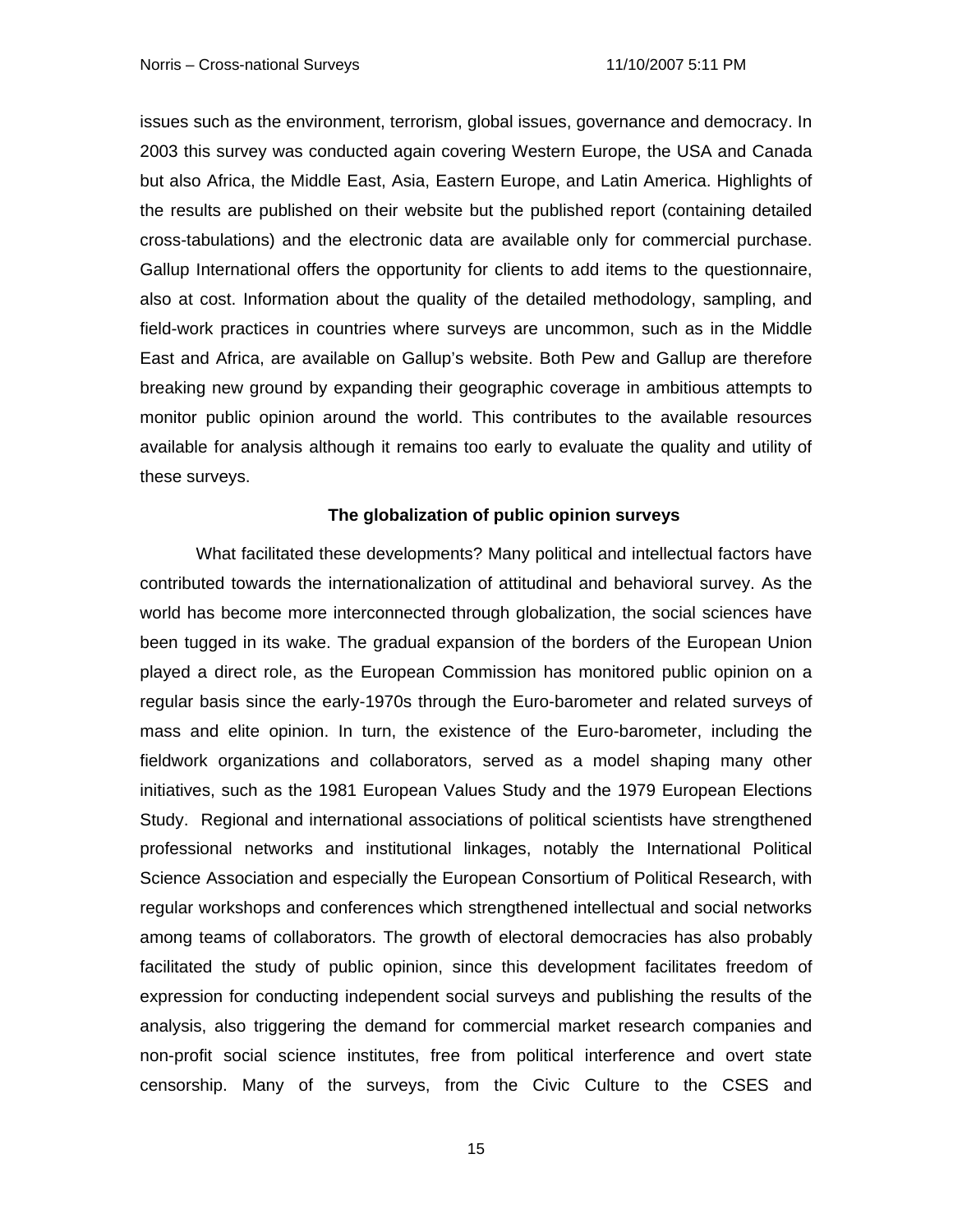globalbarometers, have been driven by the urge to understand the process of democracy and democratization. International development agencies, such as the UNDP, the World Bank, and Transparency International, have increasingly recognized that programs seeking to expand democracy and good governance need to monitor public opinion, as well as using the standard 'objective' developmental indicators.

Particular scholars in the field have had a decisive and enduring impact. Many colleagues have contributed to this process, including early pioneers such as Sidney Verba at Harvard University, Jacques-Rene Rabier in the European Union, Ronald Inglehart at the University of Michigan, Jaques Thomassen at the University of Twente, Richard Gunther at Ohio State University, Marta Lagos at MORI-Chile, and Roger Jowell at City University, all of whom played seminal roles, through initiating, managing, and sustaining major cross-national surveys which have had multiplier effects through funding public opinion institutes and training the next generation of field-work staff and survey analysts. The availability of training institutes has also contributed, such as the Michigan and Essex summer schools in social statistics, through strengthening skills in quantitative analysis among the younger generation of social scientists in many countries. Modern international communications, notably the ease of communicating among colleagues and distributing electronic datasets online through the standard social science archives and dedicated websites, have greatly facilitated awareness and use of these resources. Whether leading or following, intellectual fashions have also contributed towards this process, eroding interest in traditional approaches to area studies focused on specific countries, and encouraging the demand among the younger generation of researchers in Asia, Latin America and Eastern Europe for more systematic cross-national comparison of political culture and behavior, conducted within varying institutional contexts.

The most recent spur has been the events of 9/11 and their aftermath in the Afghanistan and Iraq war, renewing American interest about public opinion in the rest of the world. In particular, this has stimulated new research in areas such as the Middle East where previously cross-national social science surveys have been non-existent or scarce. These developments have gradually transformed the geographic scope of coverage, with an exponential surge in the available survey resources occurring during the last decade, allowing comparativists to move 'from nations to categories', one of the key but elusive goals of the sub-discipline.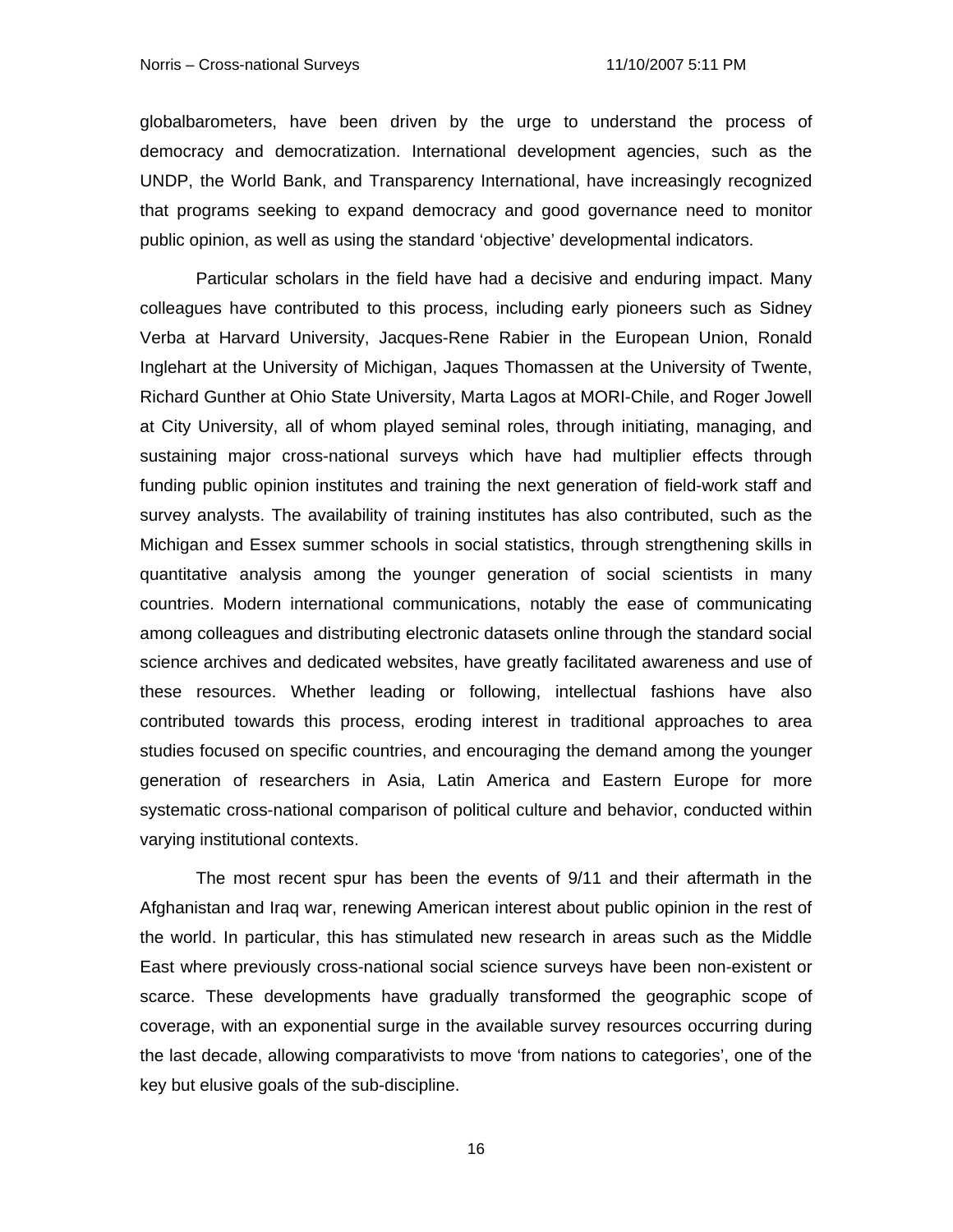### **Methodological issues arising from cross-national surveys**

Nevertheless the expansion worldwide has occurred has also raised critical challenges about ensuring the quality and comparability of the cross-national surveys. $41$ Some of these concerns are far from novel; indeed concern dates back to the original Almond and Verba study.<sup>42</sup> These concerns have arisen with greater urgency, however, with the growing spread of methods, techniques and theoretical frameworks in diverse cultures and contexts, including across varied developing societies. <sup>43</sup>

The first issue which is often raised is about conceptual equivalence.<sup>44</sup> McIntyre voiced the concern whether core concepts such as national pride, used in the Civic Culture study, carried similar meanings in the context of societies such as Italy, Germany and Britain.<sup>45</sup> This issue is a constant challenge for cross-national questionnaires which extends far beyond matters of linguistic translation. Languages are not just ways to communicate the same ideas and values; instead they may carry alternative ways of thinking and understanding. This problem is often encountered when ideas such as the left-right continuum or the liberal-conservative scale are interpreted quite differently in different societies; for example 'liberal' in the United States is usually understood as social liberalism located on the 'left' of the political spectrum, while 'liberal' in Europe is commonly regarded as 'economic' or 'free market' liberalism located on the center-right. The complexity of notions which are carried in social surveys, such as the concepts of 'democracy', 'corruption', 'religiosity' or 'nationalism', may well generate responses to the same words and phrases which are far from functionallyequivalent.

At the same time, while a particular challenge in interpreting the results of crossnational surveys, this problem is far from unique to these studies. Multilingual and plural societies face similar language issues, for example in India, as do cities and regions of the United States, such as California and New York, with a high proportion of immigrants and non-native speakers. Indeed the broader issue of whether the same wording generates the equivalent meaning also applies to interpreting any group differences in response within any society, for example whether there are shared understandings among social classes, regions, or sexes. The most appropriate, although not the perfect, standard way to try to ensure language equivalence uses processes of translation and then 'back' translation, which seeks to ensure linguistic consistency. The questionnaire designers should also provides supplementary notes for translators explaining the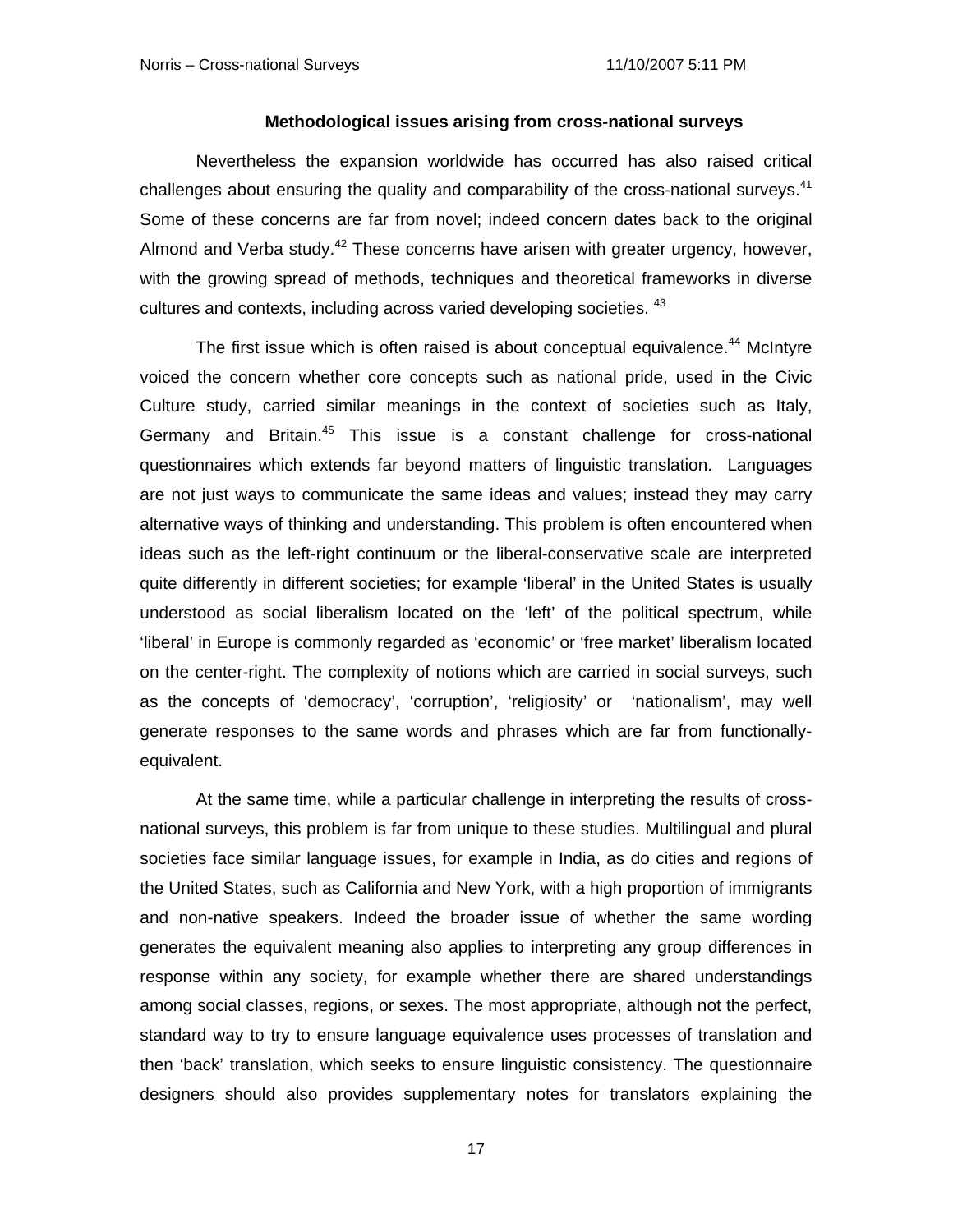intended meaning of questions, to help identify functionally-equivalent phrases.<sup>46</sup> Rigorous tests should ideally also be employed, including piloting new questions prior to wholesale roll out and also checking by comparing the error structure for several items, and thus the reliability and validity of these questions in different languages.<sup>47</sup> In addition exploratory factor analysis can be used as a check on whether attitudinal and ideological scales have similar meaning in different societies.

Another major issue concerns the strict standards which should be used to evaluate the quality of any survey data and any systematic sources of error or bias. Even modest methodological differences in coding schemes, questionnaire design and item order, sampling processes, fieldwork and interview techniques, or cooperation and response rates can contribute towards misleading interpretations of the significance of any cross-national differences in attitudes and values.<sup>48</sup> There are three main categories of cross-national datasets, and these differ substantially in how far they facilitate control of standards. *Centralized surveys* are administered and coordinated by a team of investigators, who raise and pool common core resources, with a single dedicated questionnaire instrument translated into different languages (exemplified by the Eurobarometers directed by the European Commission). *Collaborative surveys* are also centrally administered by a core team with a single common survey instrument, but fieldwork for each national survey is mainly funded from local sources (e.g. the World Values Survey). Lastly, *integrative projects* bring together locally administered and locally-funded surveys (e.g. The European Voter Study).

Common standards are easiest to maintain in the first category, and most difficult in the last. Making sure that methods and techniques are similar is a considerable challenge even with the same survey instrument, such as the European Social Survey, used by different fieldwork organizations. It is even more problematic in projects such as the Comparative Study of Electoral Systems and the European Voter, which seek to integrate standards used in independent parallel national surveys. The battery of items in the CSES, for example, can be carried in the main face-to-face questionnaire or it may be administered through a self-completion supplementary questionnaire. Standardization is as important for the background demographic and social variables, especially classifications based on social stratification, religious faith and ethnic identity, as it is for attitudinal and behavioral items, such as voting and party choice or ideological selfplacement. Even modest variations in coding conventions, question order, fieldwork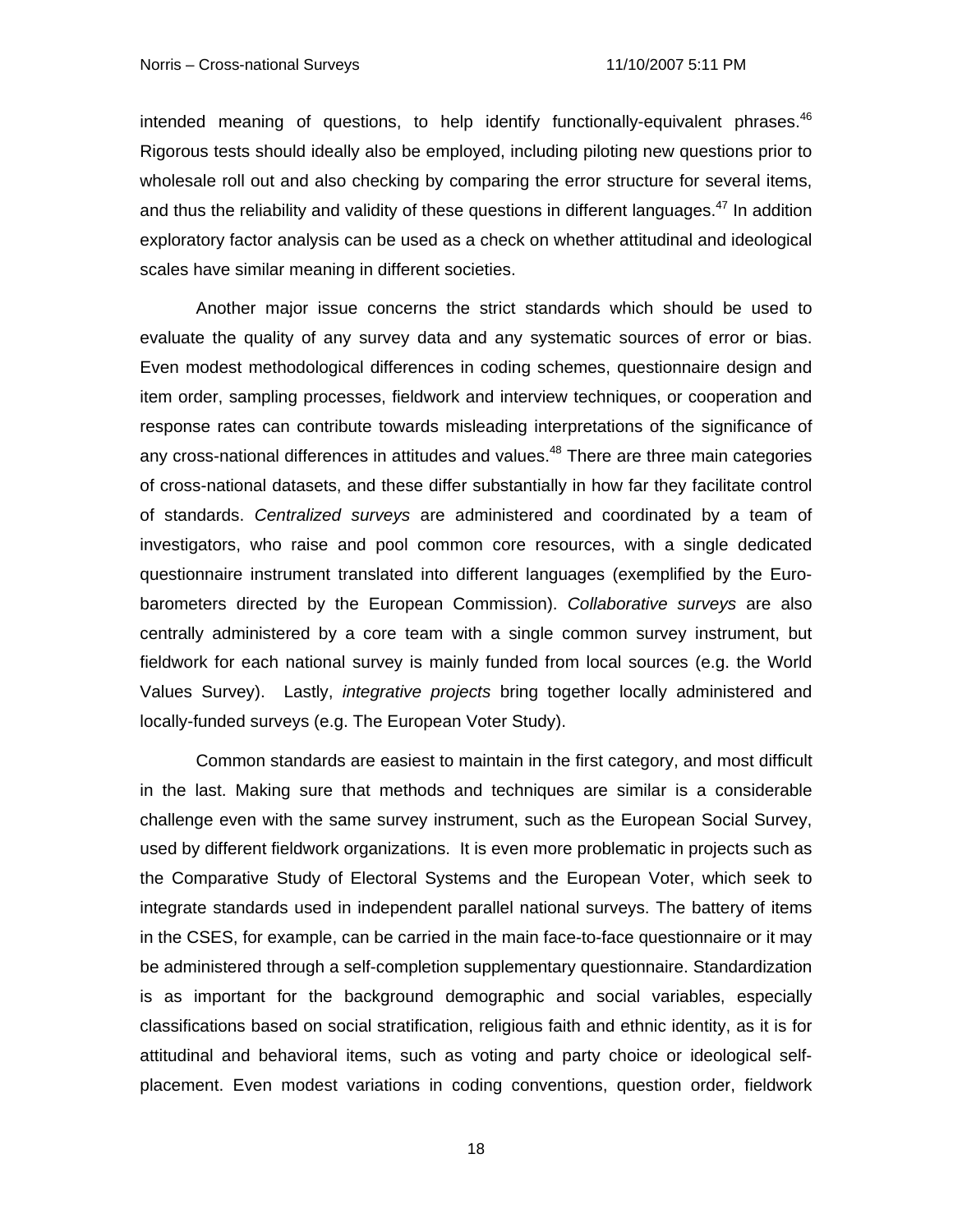timing, or sampling procedures can seriously limit the comparability of the responses. Unfortunately demographic and social classifications, random probability or quota sampling methods, and forms of interviewing or non-response rates may be deeply institutionalized in the procedures used by each survey organization. Piggybacking a few questions into omnibus commercial or attitudinal surveys in each country is highly problematic, due to differences of sequencing and item order. Where there are common resources sponsoring the survey instrument and fieldwork, and a tight organizational and decision-making structure among teams of collaborators, as with the European Social Survey, this is most likely to ensure the most rigorous and consistent technical standards. Yet for many reasons, including lack of resources, most cross-national surveys do not have this framework. The best approach in these circumstances is to make sure that all procedures and technical matters are clearly documented and that this is available to researchers, who can then decide how best to handle any inconsistencies. In addition, the expansion in the availability of surveys in multiple countries facilitates replication of results, so that generalizations made on the basis of a few cases, or a single region, can be tested in other contexts and different conditions.

#### **Conclusions**

Opportunities for cross-national survey research have been transformed out of all recognition over the last decades. Until the early-1970s, most cross-national surveys of public opinion were largely focused upon affluent post-industrial societies, particularly Western Europe as a natural comparative laboratory, where market research organizations had become widely established, where there were dense networks of scholars and data archives, and where foundations and social science councils had the resources to support academic research. The 1985 launch and gradual expansion of the International Social Survey Program, accompanied by the transformation of the European Values Survey into the World Values Survey in 1990, represented the start of the globalization of public opinion research, a trend which continues today. Developing societies had most commonly used administrative and social surveys, as well as collecting census data, for information about social conditions. An example was the first national household survey, which was pioneered in India in 1950.<sup>49</sup> Mexico had also been included in some of the early of the earliest surveys on political participation. But until the early-1990s, few cross-national surveys which systematically monitored social and political attitudes and behavior based on random samples of the general population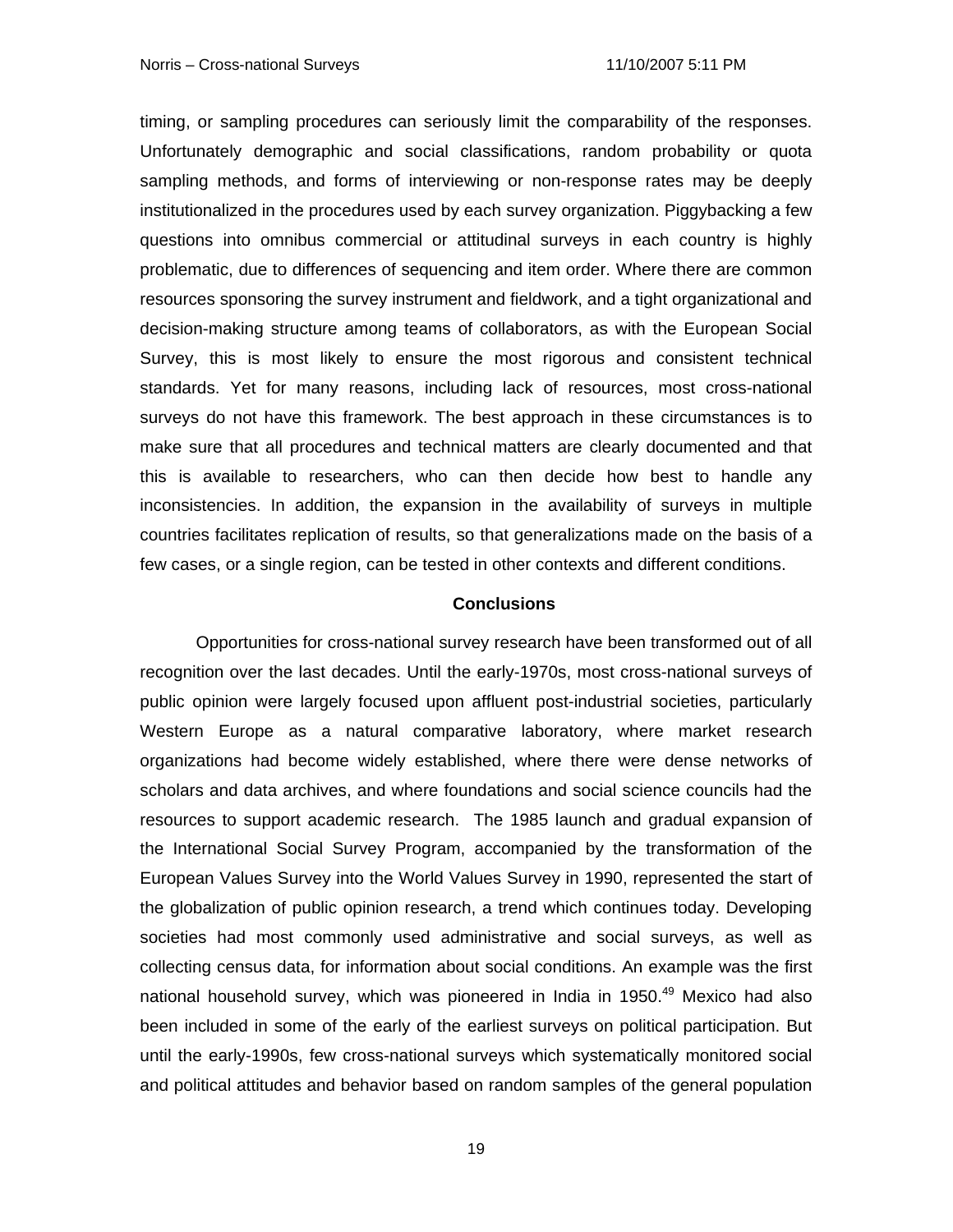were available covering a wide range of developing nations. The availability of crossnational datasets was transformed by the gradual expansion of successive waves of the World Values Survey since 1991 to over 90 nation-states, the network of national electoral studies brought together under the umbrella of the Comparative Study of Electoral Systems, the global barometer series covering a wide range of countries in Latin America, post-Communist states in the New Europe barometer, Africa, and Asia, as well as the 2002 European Social Survey, Transatlantic Trends, and the Pew and Gallup global surveys launched in recent years.

The multiplicity of surveys is to be welcomed by facilitating replication both across years and among nations. Some of the more commercial initiatives may fail, for example if America withdraws into itself and turns away from the world again, in its periodic cyclical fashion. Yet it seems likely that the underlying momentum will continue in subsequent decades, as younger generations of social scientists trained in survey methods and public opinion analysis are developing in each world region. Questions can be raised about the quality of sampling and fieldwork, especially for surveys conducted in developing nations which have not built up experienced market research companies and established social science institutes. There are also issues about the reliability of conducting public opinion surveys in countries such as Belarus and China with repressive regimes which regularly suppress freedom of expression and opinion. Nevertheless the expansion of datasets has the important benefit of allowing replication across different surveys, thereby allowing independent cross-checks. Questions can be raised about the quality of questionnaire translations and the employment of equivalent standards across different nations - debates which have been with us ever since *The Civic Culture.* Yet in counterbalance there are certain distinct practical advantages associated with conducting surveys in developing nations, namely much lower refusal and non-response rates (currently approaching record levels for opinion polls conducted in the US), as well as relatively low budgets for fieldwork. Over time, as greater experience is gained, and as an institutional survey infrastructure is developed in the social sciences, these initiatives will gradually mature.

Therefore despite important limitations, cross-national survey research is invaluable for establishing generalities about human behavior, allowing us to test regularities arising from single-nation studies. The multiplicity of datasets which are now available for analysis in different societies strengthens replication, to ensure robust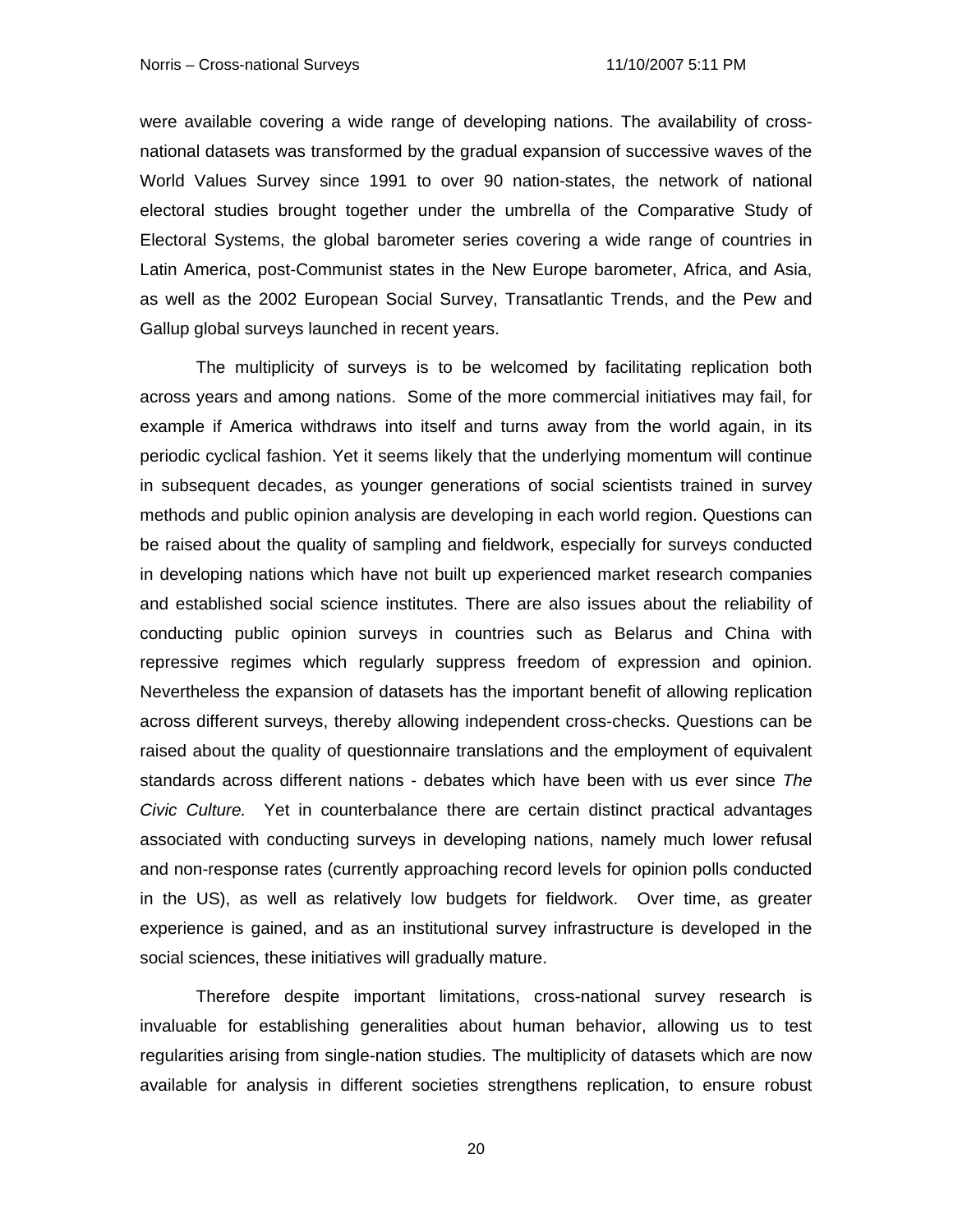findings and generalizations, for example comparing trends in religiosity or class voting in the same countries using the Euro-Barometer, the World Values Survey and the European Voter study. Most importantly, the availability of many large-scale multinational surveys covering many societies allows us to move from the analysis of countries to the study of public opinion under a wide variety of institutional and societal contexts, such as in developing and post-industrial economies, in predominately Muslim or Orthodox societies, in newer democracies in Mediterranean and Eastern Europe, or under democratic and autocratic regimes. Aggregating public opinion at societal level across multiple countries allows systematic tests of some of the core concerns in the discipline, such as whether underlying individual-level attitudes such as trust or political efficacy are conducive to the stability of democratic stability, as the civic culture study suggested. With a sufficiently large number of countries, the linkages between culture, social structure, and regime institutions can be examined. Through this process, the subfield is gradually moving from the comparison of individuals and groups within countries as the core unit of analysis towards the comparison of people living under different types of societies and regimes, a development which is capable of providing powerful new insights for the study of comparative politics.

**Biographical note**: Pippa Norris is the McGuire Lecturer in Comparative Politics at Harvard University. Her latest major publications are *Driving Democracy* (for Cambridge University Press) and *Making Democracy Deliver* (an edited report for UNDP. Further details are available at pippanorris.com.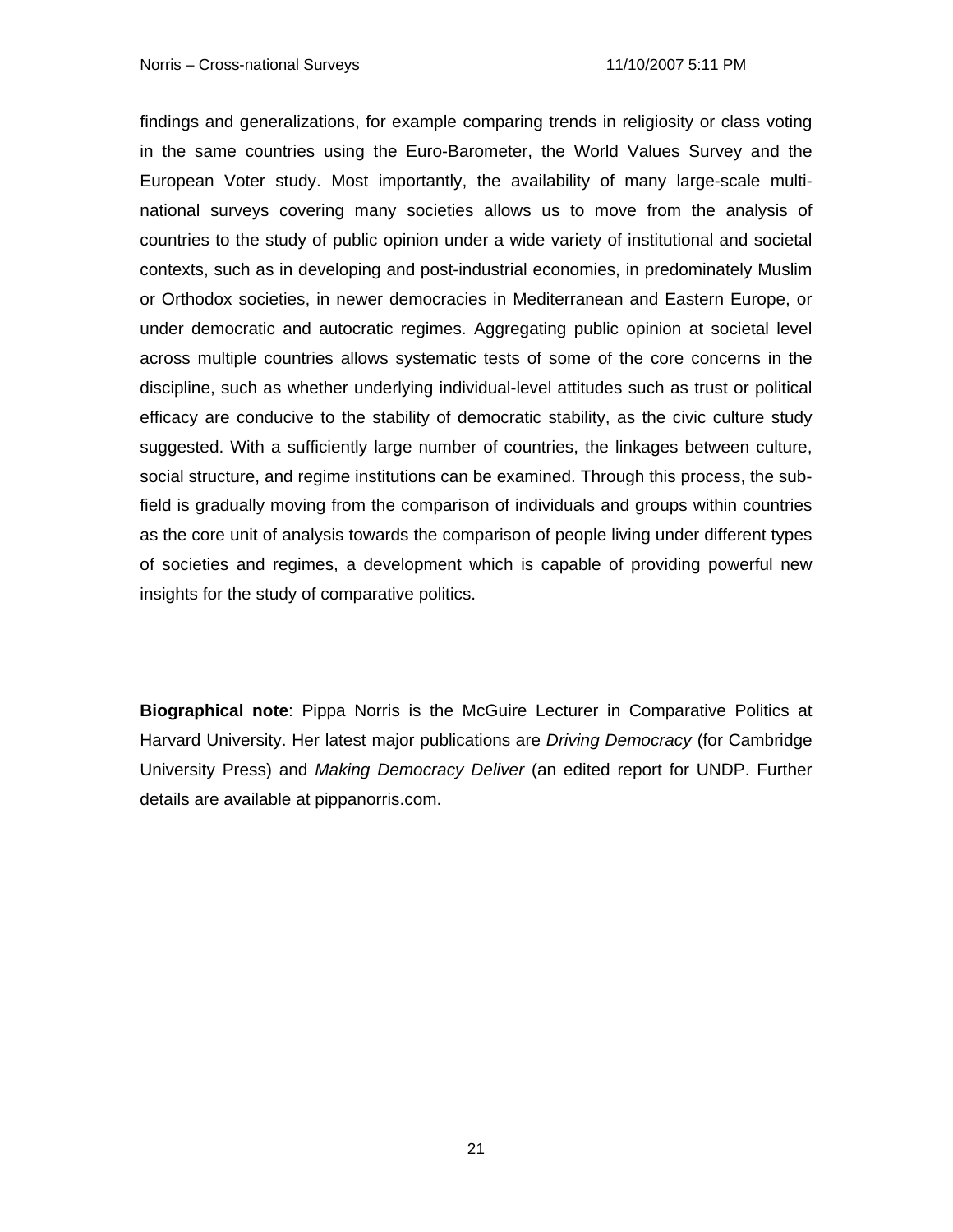## **Table 1: Key features of the cross-national series of surveys**

| <b>Series</b>                                                  | <b>Series</b><br>started<br>(i) | <b>Frequency</b>           | <b>Total</b><br>nations<br>(latest<br>survey) | <b>Data</b><br>downloadable<br>(iii) | Coordinating<br>Organization                                                                             | <b>Online resources Http://</b>                                                                                                                                                |
|----------------------------------------------------------------|---------------------------------|----------------------------|-----------------------------------------------|--------------------------------------|----------------------------------------------------------------------------------------------------------|--------------------------------------------------------------------------------------------------------------------------------------------------------------------------------|
| Euro-barometer and<br>related studies                          | 1970                            | Bi-annual                  | (ii)<br>$\overline{27}$                       | Public<br>archives                   | Directorate<br>General Press &<br>Comms.<br>European<br>Commission                                       | Organizing & reports:<br>http://europa.eu.int/comm/public_opinion/<br>Data and continuity guides from ZUMA,<br>Cologne Archive:<br>www.gesis.org/en/data_service/eurobarometer |
| European Values/<br><b>World Values Study-</b><br>Study        | 1981-<br>1983                   | Approx. 5<br>years         | $\overline{92}$                               | Public<br>archives                   | Ronald<br>INGLEHART,<br>Institute of Social<br>Research,<br>University of<br>Michigan                    | Organizing and data;<br>www.worldvaluessurvey.org/                                                                                                                             |
| <b>International Social</b><br><b>Survey Program</b><br>(ISSP) | 1985                            | Annual                     | $\overline{38}$                               | Public<br>archives                   | Secretariat: Bjørn<br>HENRICHSEN,<br>Norwegian Social<br>Science Data<br>Services (NSD),<br>Bergen       | Organizing:<br>www.issp.org/<br>Data and continuity guide from the ZUMA<br>Cologne Archive:<br>www.gesis.org/en/data_service/issp/                                             |
| <b>Comparative Study</b><br>of Electoral Systems<br>(CSES)     | 1996-<br>2001                   | Module<br>every 5<br>years | $\overline{31}$                               | Public<br>archives                   | Secretariat:<br>David HOWELL,<br>ISR, University of<br>Michigan. Chair:<br>lan McAllister,<br><b>ANU</b> | Organizing and data:<br>http://www.cses.org                                                                                                                                    |
| Comparative<br><b>National Election</b><br>Study               | 1990                            | Irregular                  | 19                                            | Public<br>archives                   | Richard<br>GUNTHER, Ohio<br><b>State University</b>                                                      | Organizing and data:<br>http://www.cnep.ics.ul.pt/                                                                                                                             |
| Global-barometers,<br>including:                               |                                 |                            |                                               |                                      |                                                                                                          | http://www.globalbarometer.net/                                                                                                                                                |
| New Europe<br><b>Barometers</b>                                | 1991                            | Irregular                  | 16                                            |                                      | Richard ROSE,<br>CSPP, Aberdeen<br>University                                                            | www.cspp.strath.ac.uk                                                                                                                                                          |
| Afrobarometer                                                  | 1999                            | Annual                     | 18                                            | Public<br>archives                   | Michael<br><b>BRATTON</b>                                                                                | www.afrobarometer.org                                                                                                                                                          |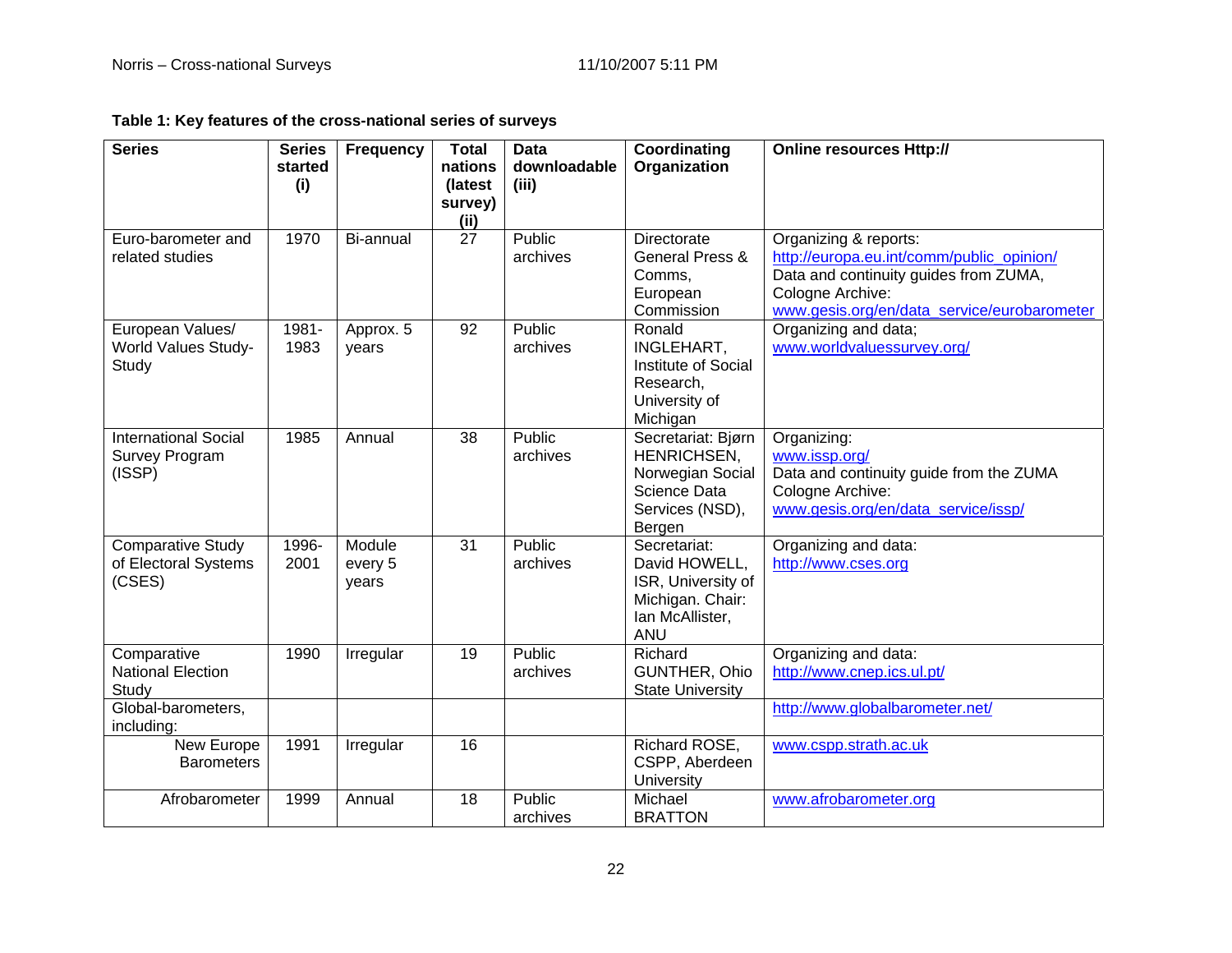|                                             |      |                 |                 |                         | (Michigan State),<br><b>Robert MATTES</b><br>(IDASA, SA) and<br>Dr E. GYIMAH-<br><b>BOADI (CDD</b><br>Ghana) |                                                                                                                 |
|---------------------------------------------|------|-----------------|-----------------|-------------------------|--------------------------------------------------------------------------------------------------------------|-----------------------------------------------------------------------------------------------------------------|
| Latino-barometer                            | 1995 | Annual          | 18              | Tables only             | Marta LAGOS,<br>MORI, Santiago                                                                               | www.latinobarometro.org                                                                                         |
| Asian barometer                             | 2001 | Annual          | 17              |                         | Yun-han Chu,<br>Taiwan                                                                                       | www.eastasiabarometer.org<br>http://www.asianbarometer.org/                                                     |
| Arab Barometer                              | 2005 | Annual          | 5               |                         | Mark Tessler,<br>University of<br>Michigan                                                                   | http://arabbarometer.org/                                                                                       |
| The European Social<br>Survey (ESS)         | 2002 | <b>Biennial</b> | $\overline{21}$ | Public<br>archives      | Roger JOWELL,<br>Center for<br>Comparative<br>Social Surveys,<br><b>City University</b>                      | Organizing:<br>http://naticent02.uuhost.uk.uu.net<br>Data from the Norwegian archive:<br>http://ess.nsd.uib.no. |
| <b>Transatlantic Trends</b>                 | 2002 | Annual          | 13              | Public<br>archives      | German Marshall<br>Fund of the<br><b>United States</b><br>and the<br>Compagnia di<br>San Paolo               | http://www.transatlantictrends.org                                                                              |
| The Pew Global<br><b>Attitudes Survey</b>   | 2002 | Irregular       | 54              | Via website             | Andrew KOHUT,<br>Director, The<br>Pew Research<br>Center for the<br>People & the<br>Press                    | http://pewglobal.org/                                                                                           |
| Gallup International<br>Voice of the People | 2002 | Annual          | 60              | Only tables<br>released | Meril JAMES,<br>Secretary<br>General<br>Gallup<br>International                                              | www.voice-of-the-people.net/                                                                                    |

Notes: (i) In some cases there were often pilot studies and forerunners, such as the European Community Study, but this date is the recognizable start of the series in its present form. (ii) The number of countries included in each survey often varies by year. (iii) If not deposited in public archives or directly downloadable, access to some data may be available from the surveys organizers on request, but there might also be charges for access.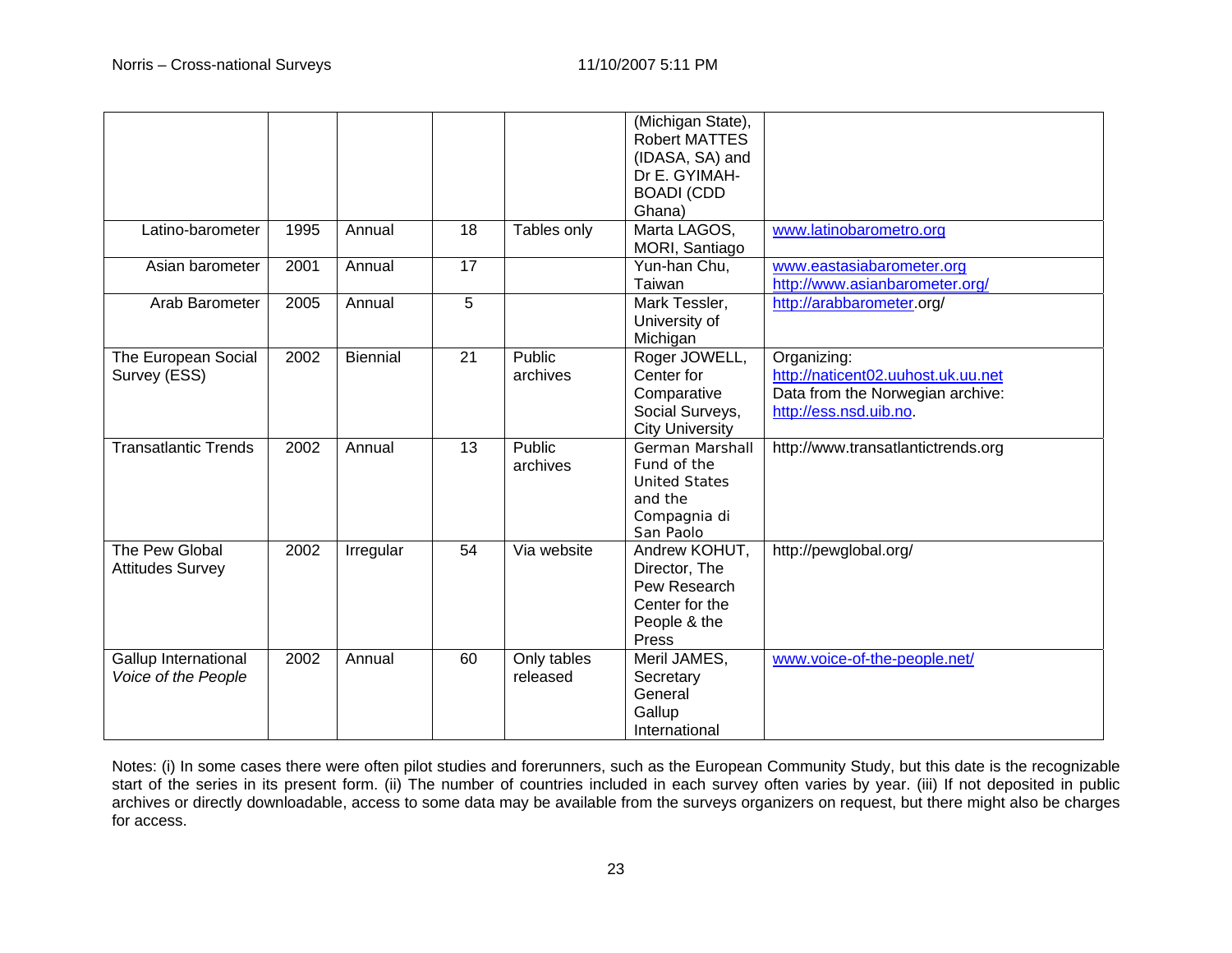**Note:** The paper greatly benefitted from detailed and invaluable comments and observations made to an earlier draft by Ronald Inglehart and Ian McAllister, including information about the historical evolution of the Euro-barometer and the European Values/World Values Surveys, as well as background to the CSES.

<sup>1</sup> Gabriel Almond and Sidney Verba. 1963. *The Civic Culture*. Princeton: Princeton University Press; Philip E. Converse. 1964. 'Review of Almond and Verba's The Civic Culture: Political Attitudes and Democracy in five Nations.' *Political Science Quarterly* 79 (4): 591-593.

 $2$  A comprehensive chronological list of comparative survey research resources and datasets is available at http://www.gesis.org/en/data\_service/eurobarometer/handbook/index.htm; see also Wolfgang Donsbach and Michael Traugott. 2008*. The SAGE Handbook of Public Opinion Research*. London: Sage.

3 Martin Bulmer, K. Bales and K.K. Sklar. (eds). 1992. *The social survey in historical perspective, 1880- 1940*. Cambridge: Cambridge University Press.

4 Martin Bulmer. 1998. 'The problem of exporting social survey research.' *The American Behavioral Scientist* 42(2): 153-167.

5 Martin Bulmer. 1986. *The Chicago School of Sociology: Institutionalization, Diversity, and the Rise of Sociological Research.* Chicago: University of Chicago Press.

6 Herbert Tingsten. 1963 [1937]. *Political behavior; studies in election statistics*. Totowa, N. J., Bedminster Press.

7 Archibald M. Crossley. 1937. 'Straw Polls in 1936.' *The Public Opinion Quarterly* 1 (1): 24-35

8 DeWitt Clinton Poole. 1937. Editor. 'Forward.' *The Public Opinion Quarterly* 1 (1): 3-5.

9 John Geer. Ed. 2004. Public *Opinion and Polling around the World: A Historical Encyclopedia.* Santa Barbara, CA: ABC-Clio.

10 Jean M. Converse. 1987. *Survey research in the United States: Roots and emergence 1890-1960*. Berkeley: University of California Press

 $11$  Robert A. Dahl. 1961. 'The Behavioral Approach in Political Science: Epitaph for a Monument to a Successful Protest.' *The American Political Science Review* 55(4):763-772.

<sup>12</sup> Harry Eckstein. 1961. *A Theory of Stable Democracy.* Princeton, NJ: Princeton University Press.

<sup>13</sup> For the intellectual history of the origins of the civic culture study, see Gabriel Almond. 1996. 'The civic culture: Prehistory, retrospect, and prospect.' Center for the Study of Democracy, University of California, Irvine. http://repositories.cdlib.org/csd/96-01; Gerardo L. Munck and Richard Snyder. 2007. *Passion, Craft, and Method in Comparative Politics*. Johns Hopkins Press.

14 Samuel Barnes and Max Kaase et al. 1979. *Political action: Mass participation in five western democracies*. Beverley Hills, CA: Sage Publications.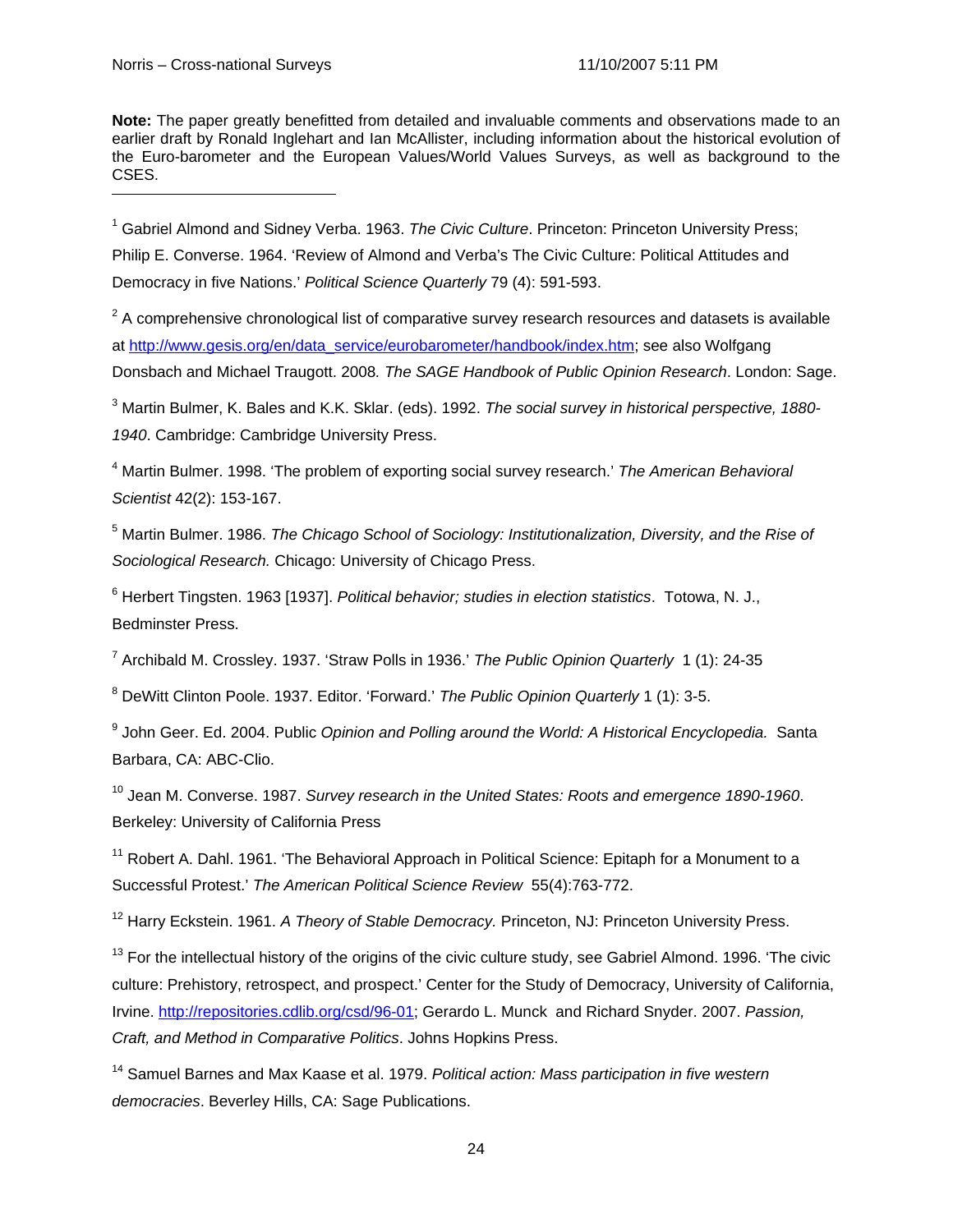15 http://ec.europa.eu/public\_opinion/cf/index\_en.cfm

16 Details can be found at: http://www.za.uni-koeln.de/

 $17$  Details can be found at: http://europa.eu.int/en/comm/dg10/infcom/epo/eb.html

<sup>18</sup> See Ronald Inglehart. 1977. *The Silent Revolution.* Princeton, NJ: Princeton University Press; Max Kaase and Kenneth Newton. 1995. *Beliefs in Government*. Oxford: Oxford University Press.

 $19$  I greatly appreciate the comments that Ronald Inglehart conveyed in personal communications about the historical evolution of the Euro-barometer and the European Values/World Values Surveys.

20 http://www.europeanvalues.nl/index2.htm

 $21$  Full methodological details about the World Values Surveys, including the questionnaires, sampling procedures, fieldwork procedures, principle investigators, and organization can be found at: www.worldvaluessurvey.org

<sup>22</sup> Among the many publications emerging from this project, books include Ronald Inglehart and Pippa Norris. 2003. *Rising Tide: Gender Equality and Cultural Change Worldwide.* Cambridge: Cambridge University Press; Pippa Norris and Ronald Inglehart. 2004. *Sacred and secular: Religion and Politics Worldwide.* Cambridge: Cambridge University Press; and Ronald Inglehart and Christian Welzel. 2005. *Modernization, Cultural Change and Democracy: The Human Development Sequence*. Cambridge: Cambridge University Press.

<sup>23</sup> Ronald Inglehart, Miguel Basàñez, Jaime Dìez-Medrano, Loek Halman and Ruud Luijkx. eds. 2004. *Human Beliefs and Values: A cross-cultural sourcebook*. Mexico: Siglo XXI Editores.

<sup>24</sup> www.worldvaluessurvey.org

 $25$  ISSP has grown to 43 nations, the founding four--Germany, the United States, Great Britain, and Australia-- plus Austria, Ireland, Hungary, the Netherlands, Italy, Israel, Norway, the Philippines, New Zealand, Russia, Japan, Bulgaria, Canada, the Czech Republic, Slovenia, Poland, Sweden, Spain, Cyprus, France, Portugal, Slovakia, Latvia, Chile, Denmark, Brazil, South Africa, Switzerland, Venezuela, Belgium, Finland, Mexico, Taiwan, South Korea, Uruguay, Croatia, the Dominican Republic, Turkey and China. In addition, East Germany was added to the German sample upon reunification.

26 Roger Jowell, Sharon Witherspoon, and Lindsay Brook, Eds., 1989. *British Social Attitudes: Special International Report*. Aldershot: Gower; Roger Jowell, Lindsay Brook, and Lizanne Dowds, Eds. 1993. *International Social Attitudes: The 10th British Social Attitudes Report*. Dartmouth; Roger Jowell, John Curtice, Alsion Park, Lindsay Brook, Katrina Thomson, and Caroline Bryson, eds.1998. *British - and European - Social Attitudes: The 15th BSA Report* . Aldershot: Ashgate.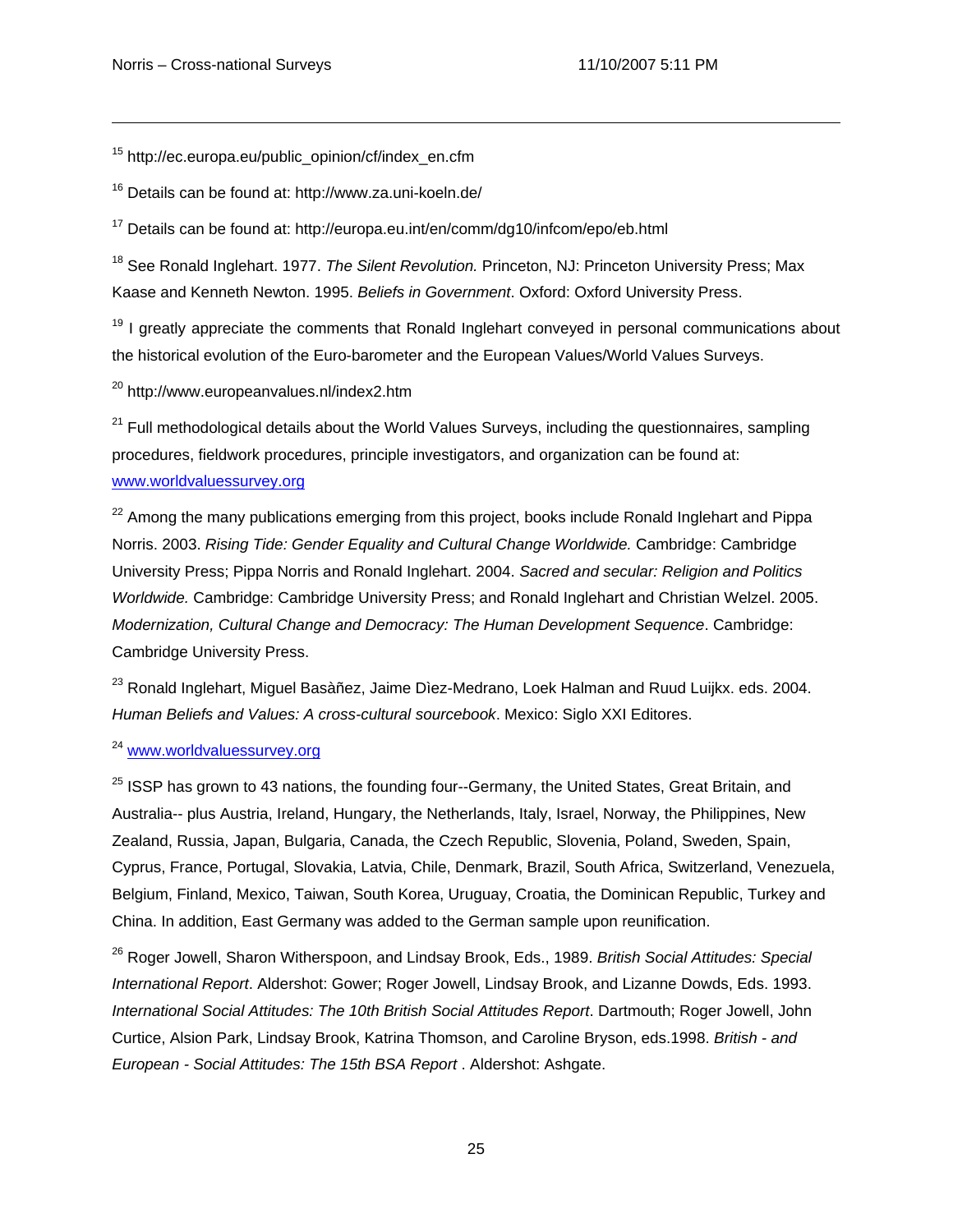27 For the use of the dataset for this purpose, see Pippa Norris. 2004. *Electoral Engineering*. New York: Cambridge University Press.

28 Jaques Thomassen. Ed. 2005. *The European Voter*. Oxford: Oxford University Press. Data and methodological details are available from ZUMA, https://info1.za.gesis.org/cei/evoter-db.asp

 $29$  For details about the methodology, research design and questionnaire, see http://www.europeanelectionstudies.net/

30 Book publication include, amongst others, Cees van der Eijk and A. Arbor, Eds. 1996. *Choosing Europe? The Electorate and National Politics in the Face of Union*. Michigan: University of Michigan Press; Richard Katz and Berhard Wessels. 1999. *European Parliament and European Integration*. Oxford, Oxford University Press; Hermann Schmitt and Jaques Thomassen, Eds. 2000. *Political Representation and Legitimacy in the European Union*. Oxford, Oxford University press; Wouter van der Brug and Cees van der Eijk , Eds. (forthcoming): *European Elections and Domestic Politics. Lessons from the Past and Scenarios for the Future*. Southbend, University of Notre Dame Press.

31 See Richard Gunther, Hans-Jürgen Puhle & José Ramón Montero. Eds. 2007. *Democracy, Intermediation, and Voting on Four Continents.* Oxford: Oxford University Press. http://www.cnep.ics.ul.pt

32 http://www.latinobarometro.org/

 $33$  Publications emerging from the Afrobarometer series include Michael Bratton, Robert Mattes and E. Gyimah-Boadi. 2004. *Learning about Reform in Africa: Public Opinion, Democracy, and Markets* Cambridge: Cambridge University Press.

<sup>34</sup> For information about the methodology and data, see http://www.afrobarometer.org

35 See http://www.eastasiabarometer.org

<sup>36</sup> http://www.asianbarometer.org/ Takashi Inoguchi, Akihiko Tanaka, Shigeto Sonoda, & Timur Dadabaev Eds. 2006. *Human beliefs and values in striding Asia. East Asia in focus: Country profiles, thematic analysis, and sourcebook based on the AsiaBarometer Survey of 2004*. Japan: Akashi Shoten.

37 http://arabbarometer.org/

<sup>38</sup> http://www.globalbarometer.net/

<sup>39</sup> For details, http://naticent02.uuhost.uk.uu.net . See also Roger Jowell, Caroline Roberts, Rory Fitzgerald and Gillian Eva. Eds. 2007. *Measuring Attitudes Cross-nationally: Lessons from the European Social Survey*. London: Sage Publications.

40 http://www.transatlantictrends.org